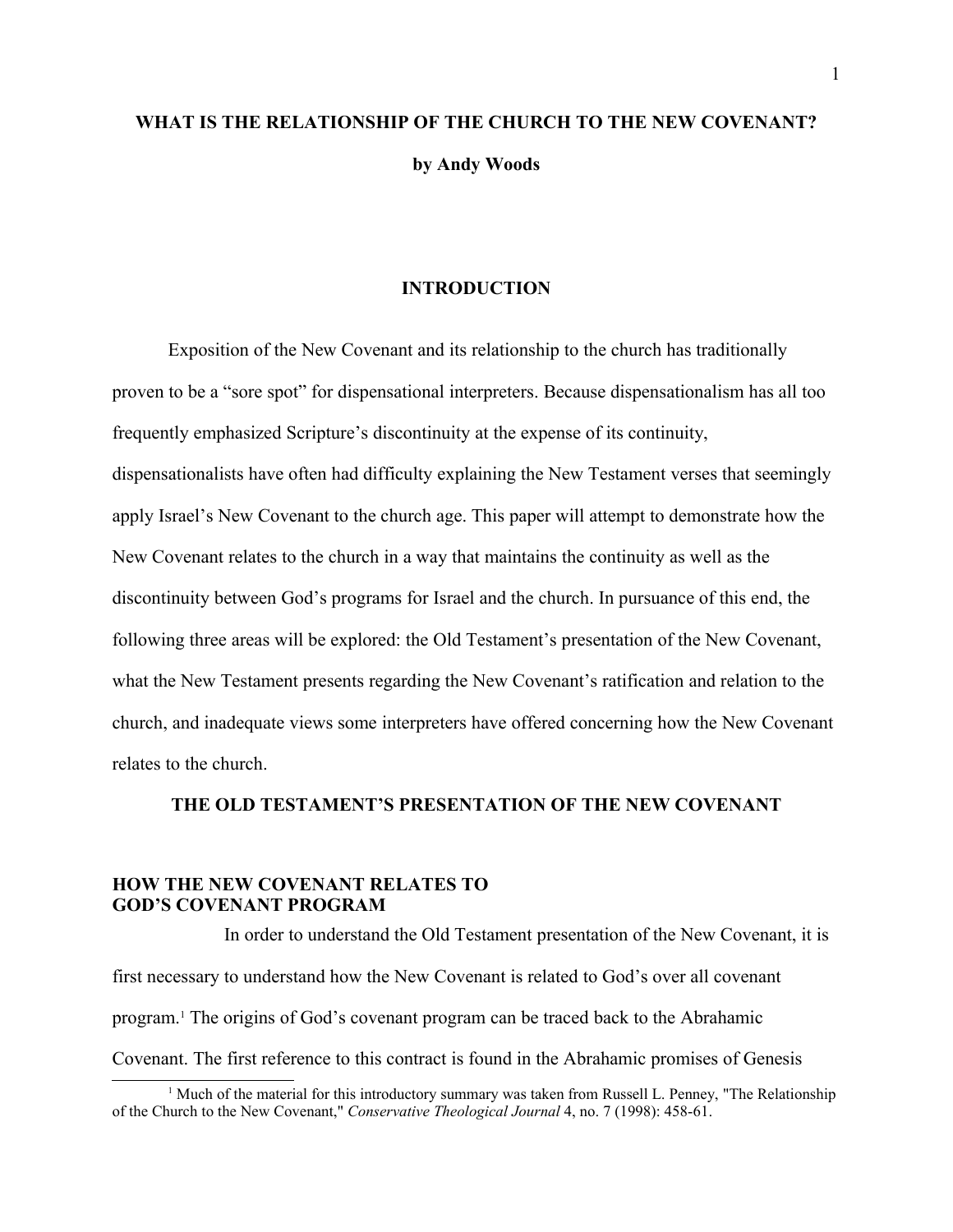12:1-3. These promises were subsequently referred to and amplified throughout Genesis (Gen 13:14-17; 17:1-8). The Abrahamic promises were codified into covenant form in Genesis 15.

Essentially, God in the Abrahamic Covenant promised three items to Abraham's physical descendants. These items include land (Gen 12:7; 13:14-15, 17; 17:8), seed (Gen 12:2; 13:16; 15:4-5; 15:18; 17:4-6), and blessing (Gen 12:3; 17:2, 6; 18:18). In addition to its promises, dispensational interpreters have noticed the Abrahamic Covenant's general features. These features include the covenant's eternality (Gen 13:15; 17:7-8, 13, 19), unconditionality (Gen 15:9-12; 17-18), and literalness. Moreover, dispensationalists have observed that the specific promises of the Abrahamic Covenant are further developed throughout the Old Testament as God entered into further covenants with His people. For example, the land promise is further amplified through the land covenant of Deuteronomy 30:1-10. The seed promise is further amplified in the Davidic Covenant of 2 Samuel 7:14-16. The blessing promise is further amplified in the New Covenant of Jeremiah 31:31-34. Thus, the Abrahamic Covenant is the foundation of God's further covenant promises.

Therefore, the New Covenant should not be understood in isolation of God's other covenant activity. Rather, it should be viewed as the natural out working of the Abrahamic Covenant. C.E. Piepgrass explains:

 The New Covenant expands the promise to Abraham of blessing to "all the families of the earth." Here is revealed the means by which man can have his sins forgiven in order to enjoy eternal fellowship with God.<sup>[2](#page-1-0)</sup>

Because of the New Covenant's intimate relation with the Abrahamic Covenant, both covenants share several common features. Therefore, just as the Abrahamic Covenant is literal, unconditional, and eternal, the New Covenant also possesses these attributes because of the fact

<span id="page-1-0"></span><sup>&</sup>lt;sup>2</sup> C. E. Piepgrass, "A Study of the New Testament References to the Old Testament Covenants" (Ph.D. diss., Dallas Theological Seminary, 1968), 174.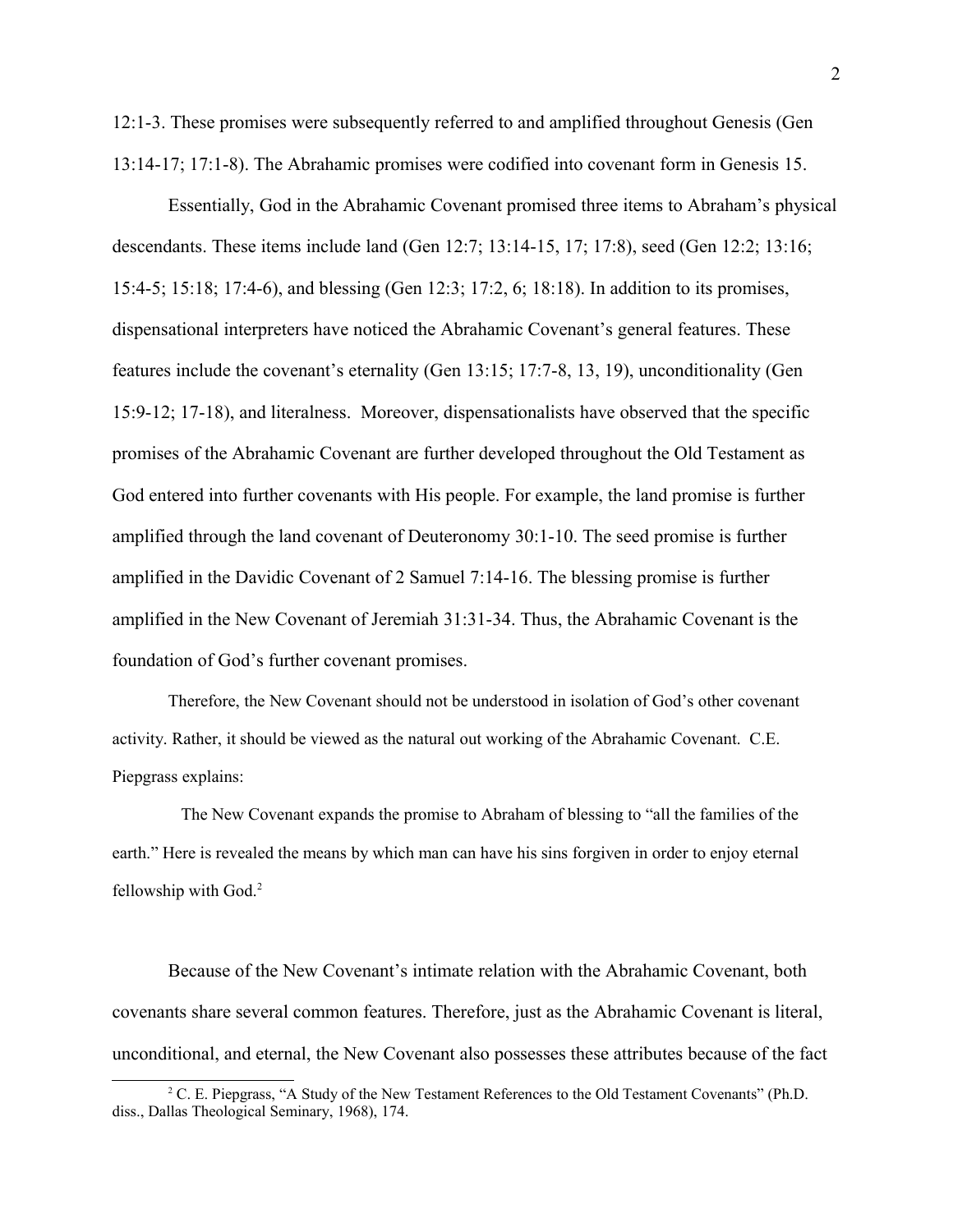that it is an extension of God's covenant with Abraham. For example, its eternality can be seen in how other Old Testament contexts refer to it as an "everlasting covenant" (Isa 24:5; 55:3; 61:8-9; Jer 32:40; 50:5; Ezek 16:60; 37:26). Moreover, its uconditionality can be seen not only in the absence of any stated conditions, but also from Ezekiel 36:21-23. In this passage, God declared that He would bring the covenant to pass not because of any merit on the part of Israel but rather to vindicate His holy name.<sup>[3](#page-2-0)</sup>

# **THE NEW COVENANT IN THE OLD TESTAMENT**

Jeremiah 31:31-34 is the only Old Testament passage that actually uses the designation "New Covenant." This passage says:

<sup>31"</sup>Behold, the days are coming, says the LORD, when I will make a new covenant with the house of Israel and with the house of Judah— <sup>32"</sup> not according to the covenant that I made with their fathers in the day that I took them by the hand to lead them out of the land of Egypt, My covenant which they broke, though I was a husband to them, says the LORD.  $33^{\circ}$ But this is the covenant that I will make with the house of Israel after those days, says the LORD: I will put My law in their minds, and write it on their hearts; and I will be their God, and they shall be My people. <sup>34</sup>"No more shall every man teach his neighbor, and every man his brother, saying, 'Know the LORD,' for they all shall know Me, from the least of them to the greatest of them, says the LORD. For I will forgive their iniquity, and their sin I will remember no more."[4](#page-2-1)

In these verses, God announced the future New Covenant that He would make with Israel. It is important to realize that the New Covenant was only announced at this stage. Its ratification and inauguration still awaited a future day. Although this announcement allowed Israel to look forward to the New Covenant, Israel did not yet enjoy its provisions and thus still continued to live under the Mosaic Covenant.

<span id="page-2-0"></span><sup>3</sup> Penney: 463.

<span id="page-2-1"></span><sup>&</sup>lt;sup>4</sup> All Scripture quotations used throughout are taken from the New King James Version.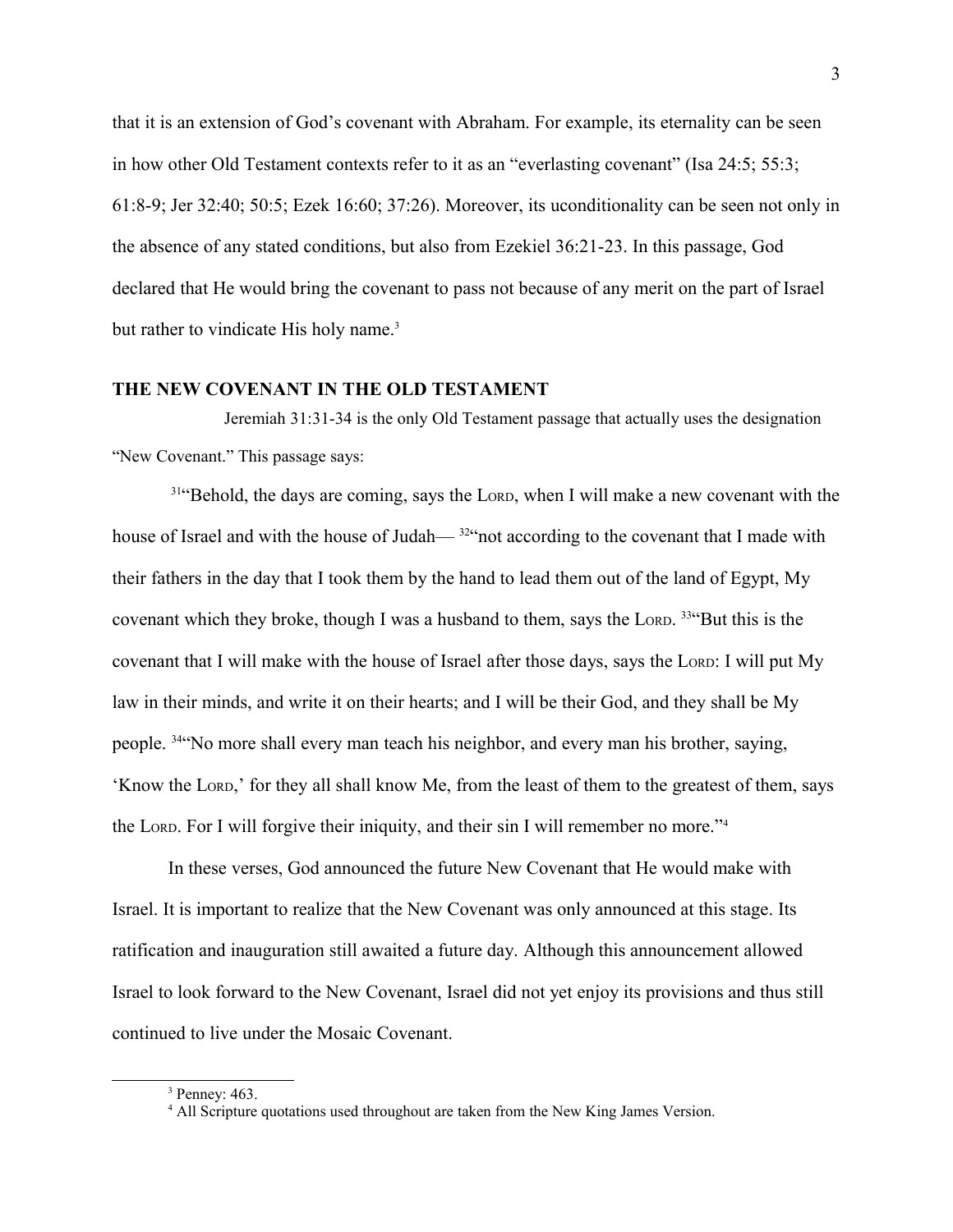#### *Purpose*

#### Pentecost explains the divine purpose intended in the New Covenant:

 …to the unconditional Abrahamic Covenant were added conditional blessings. Before the covenant nation could enjoy the covenanted blessings it must walk in obedience to the laws of God. The obedience was outlined for the nation in the Mosaic Law, which was given alongside the Abrahamic Covenant (Gen 17:19) to define what God expected as a prerequisite for blessing…the nation was unable to fulfill the obedience solely on the energy of the flesh (Rom 8:3). Further, the nation was characterized by God as being stiff-necked (Jer 17:23), and hardened and obstinate (Ezek 3:7). If the nation was to experience the blessings of the [Abrahamic] Covenant they would need forgiveness of sins, a new heart characterized by obedience, and empowerment from outside themselves.<sup>[5](#page-3-0)</sup>

#### Dyer offers a similar explanation:

As part of the New Covenant God promised to "put my law within them, and on their heart I will write it; and I will be their God, and they shall be my people" (Jer 31:33). The law would not exist on tablets of stone. It would be internalized. God's New Covenant would give Israel the inner ability to obey His righteous standards and thus to enjoy His blessings. Ezekiel indicated that this change would result from God's bestowal of the Holy Spirit on these believers (cf. Ezekiel 36:24-32). In Old Testament times the Holy Spirit did not universally indwell all believers. Thus one different aspect of the New Covenant is the indwelling of the Holy Spirit in all believers (cf. Joel 2:28-32).[6](#page-3-1)

Because the New Covenant would internally empower Israel to experience a new level of

spiritual life beyond what they were presently experiencing under the Mosaic Covenant, the

implication of Jeremiah 31:31-34 is that the New Covenant was destined to replace the Mosaic

Covenant. This implication, however, would not be made explicit until the writing of the New

Testament (Hebrews 8:6-13).

#### Parties

Jeremiah 31:31 explicitly identifies the parties to the New Covenant when it says, "Behold, the

days are coming, *says the LORD*, when I will make a new covenant *with the house of Israel* and *with the house of Judah*." Thus, the parties involved in the covenant are "the Lord" and "Israel." Other important passages such as Ezekiel 36:22-38 (see v. 22) and 37:15-28 (see v. 21) also verify that these are the two

<span id="page-3-1"></span><span id="page-3-0"></span><sup>5</sup> J. Dwight Pentecost, *Thy Kingdom Come* (Wheaton: Victor Books, 1990), 164.

<sup>6</sup> Charles Dyer, "Old Testament Prophets-Jeremiah," (unpublished class notes in 304C Old Testament Prophets, Dallas Theological Seminary, Spring Semester, 2000), 27.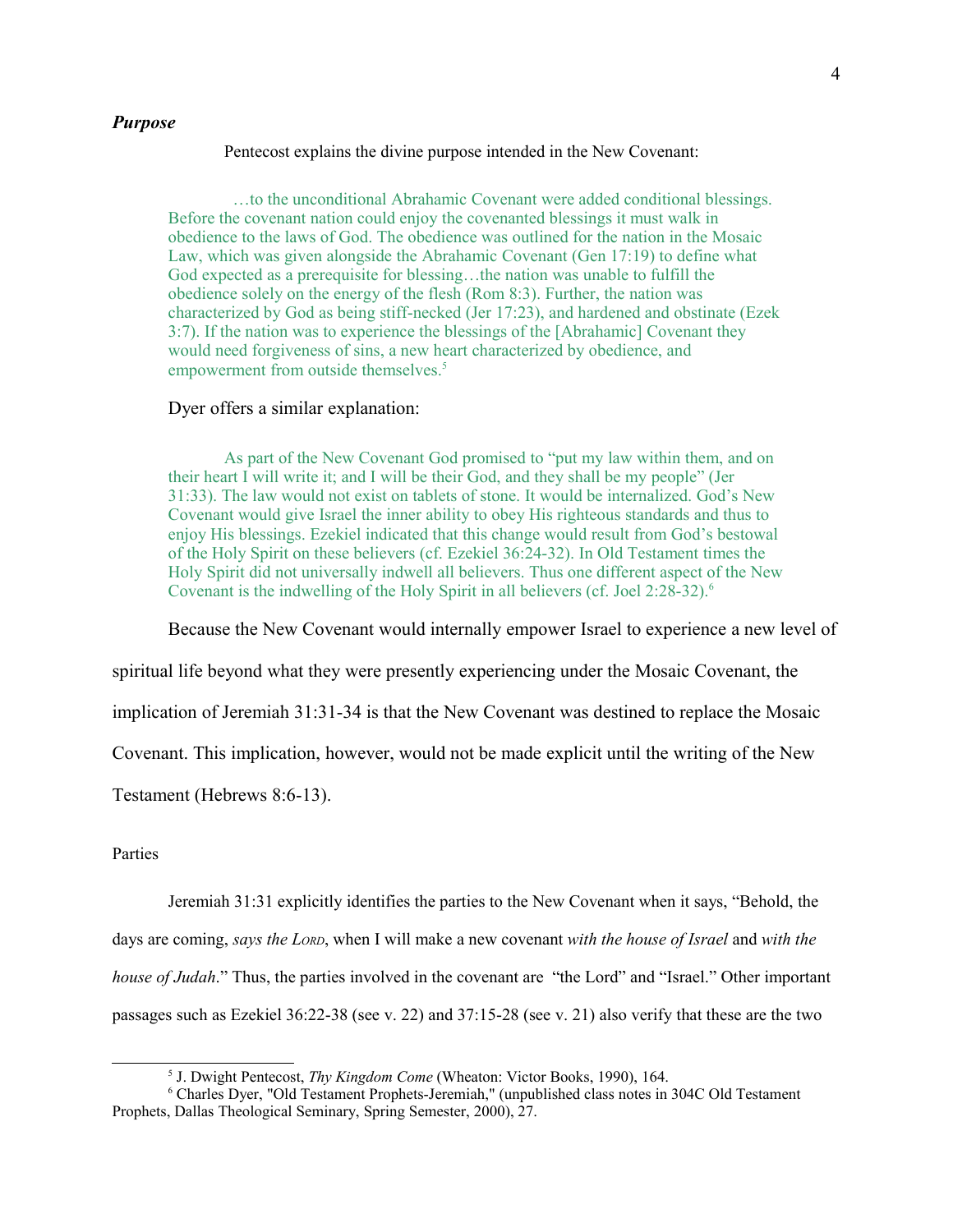parties involved.<sup>[7](#page-4-0)</sup> This same theme is reiterated in Jeremiah 33 when it says, "they will be my people" (singular). The New Covenant is not promised to any other group or nation.[8](#page-4-1) Peters explains:

It is given to "*the house of Israel and the house of Judah*," which, as all commentators admit (however they may afterward spiritualize), in its literal aspect denotes the Jewish people. It is *the same* people, too, that were "scattered," "plucked up," "destroyed," and "afflicted," who shall be restored to their "land" and "cities."<sup>[9](#page-4-2)</sup>

The immediate context surrounding the announcement of the New Covenant also provides ample evidence that the covenant was given only to Israel. For example, the terms "Israel" and "Judah" clearly refer to the literal Northern and Southern kingdoms. Earlier in Jeremiah 31, God announced the restoration of Israel. The restored people would live "on the hills of Samaria" (31:5) and "on the hills of Ephraim" (31:6). God then declared that "Judah and all its cities will dwell together" (31:24). Having announced the restoration of both nations separately, God joined the two together by the phrase "the house of Israel and the house of Judah" (31:27). When this identical phrase is used in Jeremiah 31:31, this larger context indicates that it is referring to the literal, physical nations of Israel and Judah. Moreover, the New Covenant is said to be replacing the earlier covenant "which I made with their fathers in the day I took them by the hand to bring them out of the land of Egypt" (Jer 31:32). This is a clear reference to the Mosaic Covenant that was made with the nation of Israel. Thus, if the old covenant was made with Israel, then the clear implication is that the covenant that is replacing it was also made with Israel.<sup>[10](#page-4-3)</sup> In sum, according to the Old Testament, the only parties to the New Covenant are God and Israel.

<span id="page-4-3"></span><span id="page-4-2"></span> $10^{\circ}$  Dyer, 27.

<span id="page-4-1"></span><span id="page-4-0"></span><sup>7</sup> Penney: 462.

<sup>8</sup> Rodney Decker, "The Church's Relationship to the New Covenant (Part 1)," *Bibliotheca Sacra* 152 (July-September 1995): 294.

<sup>9</sup> George N. H. Peters, *The Theocratic Kingdom*, 3 vols. (New York: Funk & Wagnalls, 1884; reprint, Grand Rapids: Kregel, 1952), 1:322.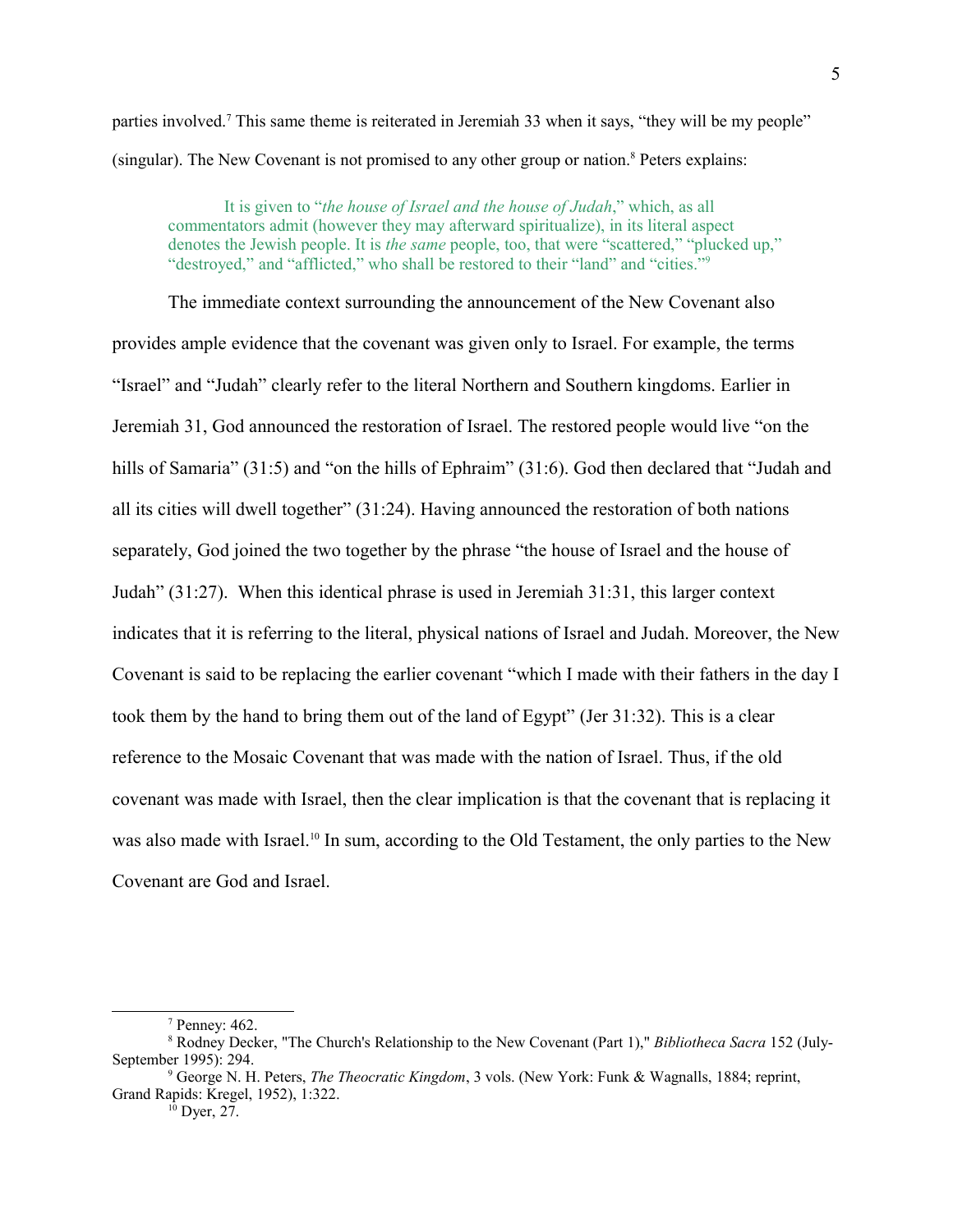## *Provisions*

Not only are the parties expressly specified in the terms of the New Covenant, but the provisions of the New Covenant are enumerated as well. Jeremiah 31:31-34 delineates these provisions as the internalization of God's law (v. 33), sole devotion to God (v. 33), universal knowledge of God (v. 34), and forgiveness of sin and iniquity (v. 34). In addition, the context continues through the end of chapter 31 where two more provisions are added. These include Israel's perpetual national existence (vv. 35-37) and the provision that Jerusalem is to be permanently rebuilt (vv.  $38-40$ ).<sup>[11](#page-5-0)</sup>

Although Jeremiah 31:31 represents the only instance where the title "New Covenant" is actually used, one should not get the mistaken notion that this is the only Old Testament passage that speaks of the New Covenant. Scholars have noted other portions of the Old Testament where similar titles and provisions are mentioned. For example, "everlasting covenant" is used in Isaiah 24:5; 61:8-9; Jeremiah 23:40; 50:5; Ezekiel 16:60; 27:26. The phrase "new heart" or a "new spirit" is used in Ezekiel 11:19; 18:31; 36:26. The term "covenant of peace" is mentioned in Isaiah 54:10; Ezekiel 34:25; 37:26. The expression "a covenant" or "my covenant" which is placed "in that day" is employed in Isaiah 42:6; 49:8; 59:21; Hosea 2:18-20.<sup>[12](#page-5-1)</sup>

Taken as a whole, the two Old Testament passages that appear to devote the most attention to the New Covenant are Jeremiah 31:31-34 and Ezekiel 36:22-38. The Ezekiel passage delineates the following provisions of the New Covenant: national regathering to the land (vv. 24, 28), cleansing of sin (vv. 25, 29, 33), spiritual regeneration (v. 26), indwelling of the spirit (v. 27), fertility of the land (vv. 29-30, 24-25), national repentance (vv. 31-32), and physical fertility (vv. 37-38).[13](#page-5-2) By utilizing Jeremiah 31 and Ezekiel 36 as well as some of the surrounding context of these verses, Showers sums up the provisions of the New Covenant as follows:

<span id="page-5-1"></span><span id="page-5-0"></span> $11$  Penney: 463.

<sup>12</sup> Walter C. Kaiser, "The Old Promise and the New Covenant: Jeremiah 31:31-34," in *The Bible in Its Literary Mileu*, ed. John Maier and Vincent Tollers (Grand Rapids: Eerdmans, 1979), 109, 117.

<span id="page-5-2"></span><sup>&</sup>lt;sup>13</sup> Penney: 463.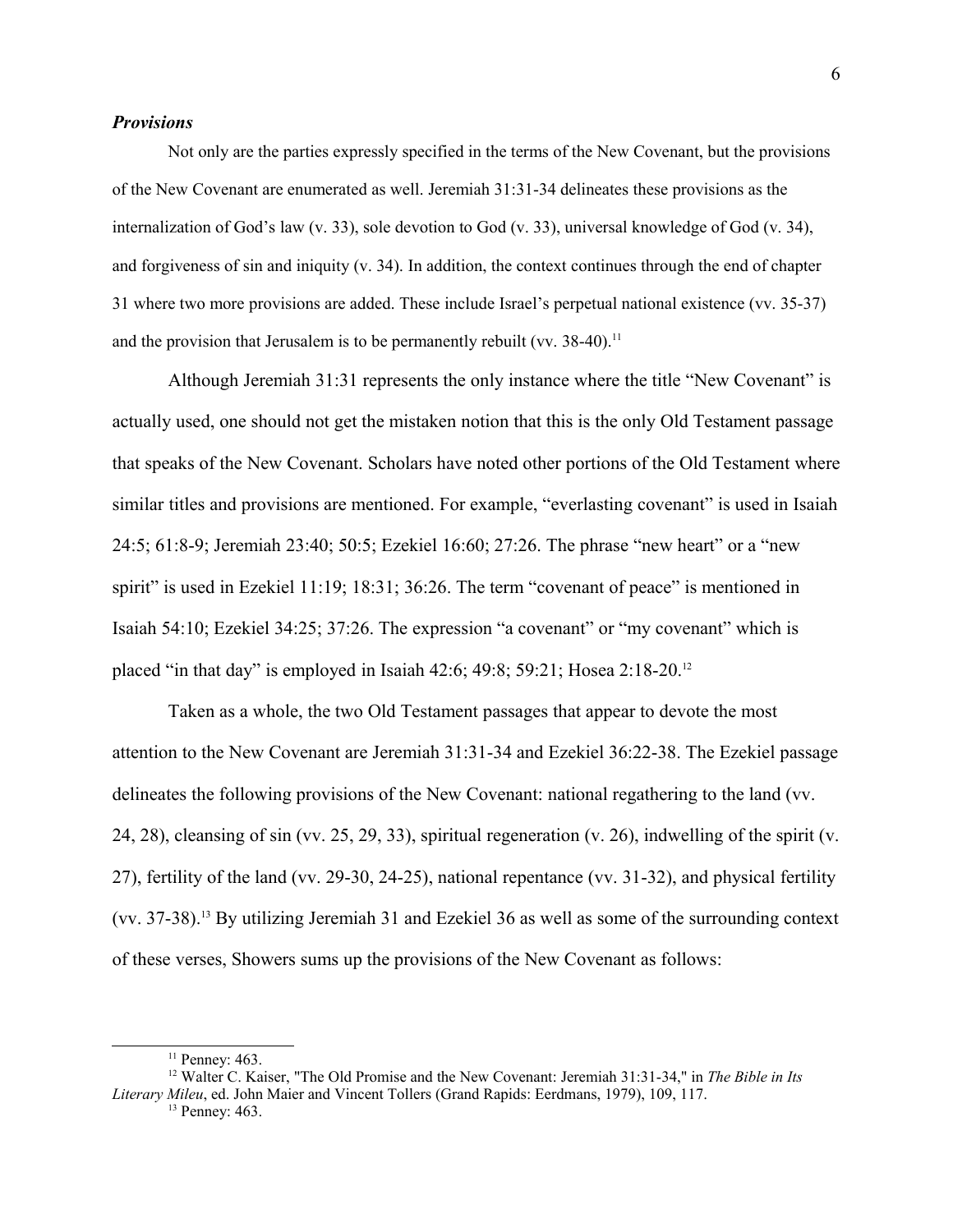First, He promised regeneration…(Jer. 31:33; 32:39-40; Ezek. 36:26)…Second, God promised forgiveness of sin (Jer. 31:34; Ezek. 36:25). Third, He pledged the indwelling of the Holy Spirit (Ezek. 36:27). Fourth, He guaranteed a universal knowledge of Jehovah among the people of Israel (Jer. 31:34). The context of this fourth promise indicated that God was referring to the personal experiential knowledge of Himself (this kind of knowledge which comes through a genuine salvation experience), not just a head knowledge of His existence. Fifth, God promises that Israel would obey Him and have a right attitude toward Him forever (Jer. 32:39-40; Ezek 36:27; 37:23-34). Sixth, God promised many national blessings to the people of Israel (i.e. Jer 31:35-37, 38-40; Ezek. 36:24, 28, 20-32, 34-35).[14](#page-6-0)

Because these provisions have never been fulfilled in Israel's past and certainly are not being currently fulfilled within the nation, their fulfillment awaits the future kingdom age. After providing a similar enumeration of the provisions of the New Covenant, Toussaint notes, "It can be seen that these elements of the new covenant pertain to Israel in the kingdom age."<sup>[15](#page-6-1)</sup>

# *Ratification*

As mentioned earlier, Jeremiah 31:31-34 only announces the New Covenant but leaves open the question as to when the New Covenant will be ratified. In fact, the entire Old Testament is ambiguous and inconclusive concerning when the New Covenant would be ratified. According to Decker, six Old Testament verses refer to the ratification of the New Covenant (Isa 55:3; 61:8; Jer 31:31; 32:40; Ezek 34:25; 37:26). The verses all refer to "making" (בְּרִית, "to cut") a covenant. Yet, all of these verses are ambiguous concerning when the New Covenant would be ratified. For example, Isaiah 55:3, Jeremiah 31:31, and Ezekiel 37:26 make only general indefinite references to the future. Ezekiel 34:25 allows for the conclusion that the covenant must be ratified before the millennial reign of Christ. Although Isaiah

61:8 refers to the millennial era, the preceding context (Isa 61:1-2a) was cited by Jesus as having found a

<sup>14</sup> Renald E. Showers, *There Really Is a Difference!: A Comparison of Covenant and Dispensational Theology* (Bellmawr, NJ: The Friends of Gospel Ministry, Inc., 1990), 100.

<span id="page-6-1"></span><span id="page-6-0"></span><sup>15</sup> Stanley D. Toussaint, *Behold the King* (Portland: Multnomah Press, 1980), 300.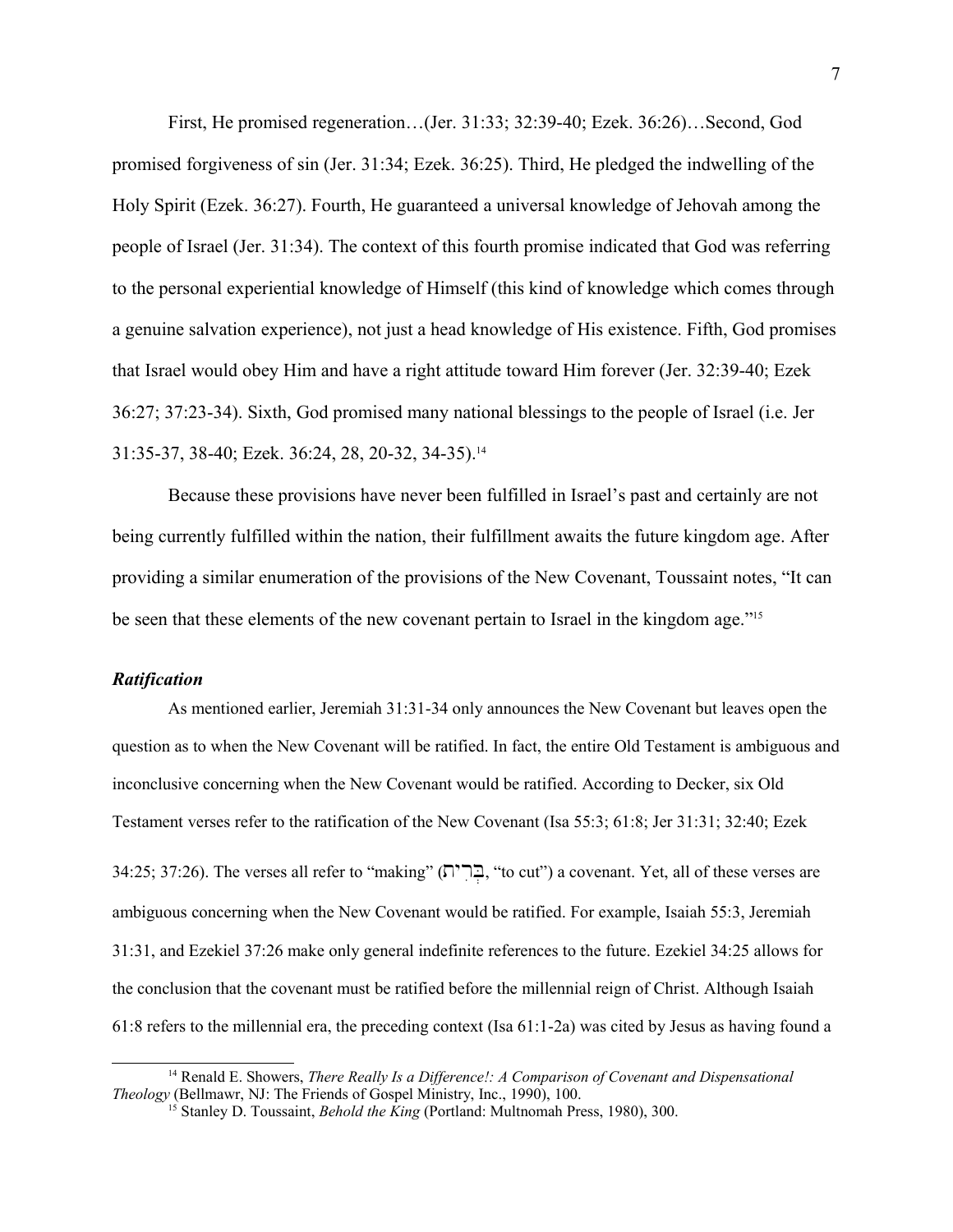fulfillment in His day (Luke 4:16-21). Jeremiah 32:40 comes closest to fixing the ratification at the beginning of Christ's millennial reign. The context argues that the covenant will be made at the time of the future restoration of the nation. However, even this does not demand that interpretation.[16](#page-7-0) Because of the Old Testament's ambiguity on the subject, it leaves its readers with the necessity of awaiting New Testament revelation in order to receive more clarity and specificity concerning when the New Covenant would be ratified.

# *Relation to the Church*

The New Covenant's ratification is not the only subject left open and ambiguous in the Old Testament's presentation of the New Covenant. The New Covenant's relation to the church is also not specifically addressed in the Old Testament. In other words, just as readers must turn to the pages of the New Testament in order to receive clarification concerning the timing of the New Covenant's ratification, readers must also study the New Testament in order to understand how the New Covenant relates to the church. Although the Old Testament does depict blessing that would flow to the Gentiles upon the ratification of the New Covenant (Isa 55:5; Ezekiel 36:36; 37:28), the relation between the church and the New Covenant is not specifically addressed. The reason for this conspicuous absence is that the church was a mystery in the Old Testament era (Ephesians 3:1-13).<sup>[17](#page-7-1)</sup>

After conducting an exhaustive word study on the word "mystery" ( $\mu\nu\sigma\tau\epsilon\rho\iota\sigma\nu$ ) as used in Ephesians 3, Hoehner concludes:

The mystery mentioned in Ephesians was hidden in God in ages past (3:9). It was something that could not be understood by human ingenuity or study. God revealed it to the apostles and the prophets by the spirit (3:4). Now that it is revealed, it is open to everyone and it is simple to understand and thus not relegated to an intellectual minority. Ephesians views God's sacred secret as believing Jews and Gentiles united into one body. In the OT Gentiles could be part of the company of God, but they had to become Jews in order to belong to it. In the NT Gentiles do not become Jews nor do Jews become Gentiles. Rather, both believing Jews and Gentiles become one new entity (Eph 2:15-16). That is the mystery.<sup>[18](#page-7-2)</sup>

Therefore, Showers correctly concludes:

<span id="page-7-0"></span><sup>16</sup> Decker: 300.

<span id="page-7-1"></span><sup>&</sup>lt;sup>17</sup> Toussaint, 302.

<span id="page-7-2"></span><sup>18</sup> Harold W. Hoehner, *Ephesians: An Exegetical Commentary* (Grand Rapids: Baker, 2002), 433-34.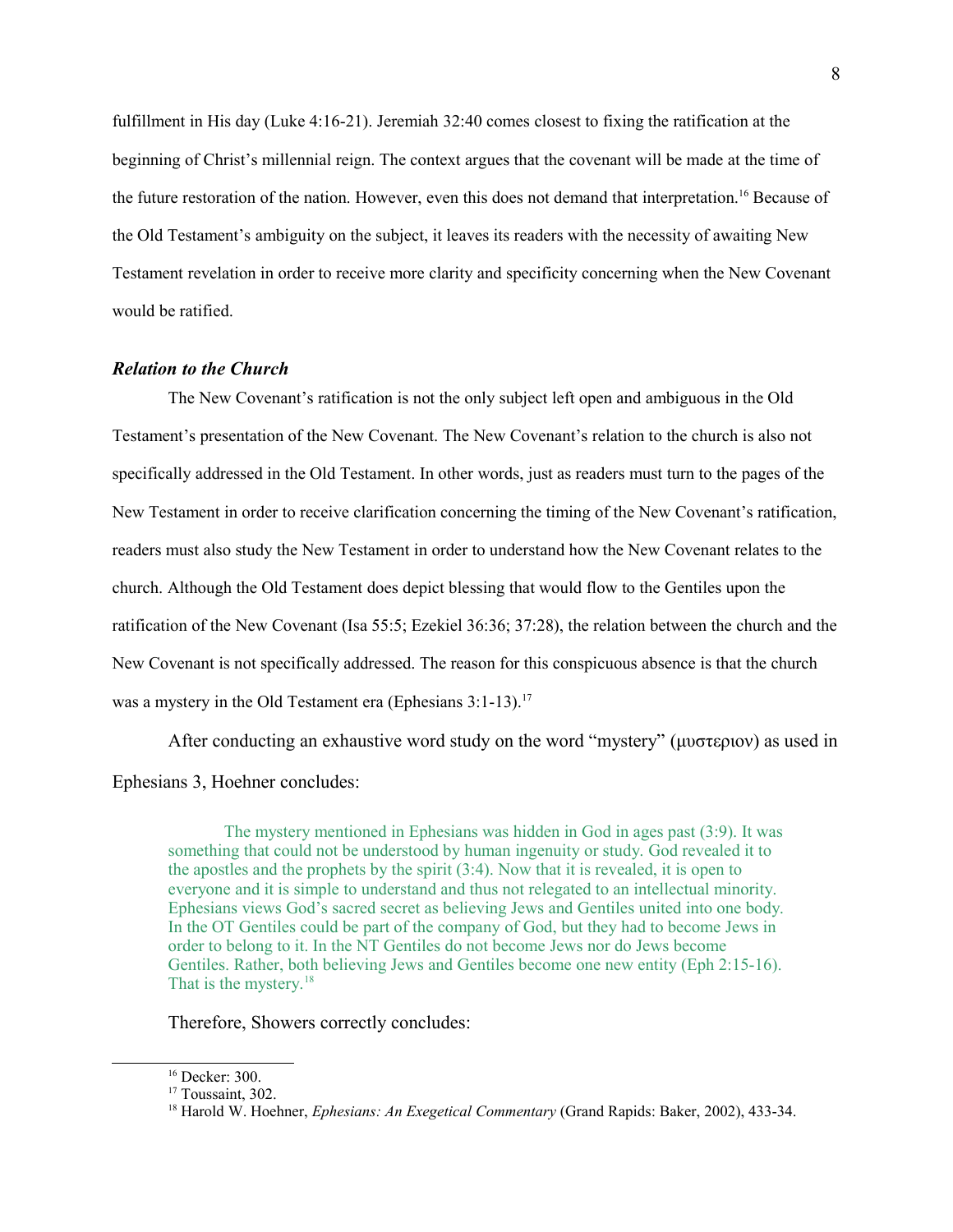The Old Testament said nothing concerning a relationship of the Church to the New Covenant. This silence should not come as a surprise…the Apostle Paul indicated that no relation concerning the Church was given before the time of the apostles and the New Testament prophets (Eph 3:2-9). This means that the Old Testament contained no information concerning the church. $19$ 

It should be noted in passing that some progressive dispensationalists believe that the word "mystery" ( $\mu$   $\sigma$   $\tau$   $\epsilon$ <sub>p</sub>)) connotes a different definition. They see "mystery" as referring to something unrealized rather than unrevealed. The practical import of such an understanding allows for prophecy of the church in the Old Testament.[20](#page-8-1) However, dispensationalists have not universally adopted this understanding.

# **THE NEW TESTAMENT'S PRESENTATION OF THE NEW COVENANT**

The New Testament refers to the New Covenant in several places. These references include Luke 22:20 (and parallel references in Matthew 26:17-35 and Mark 14:12-31), 1 Corinthians 11:23-26; 2 Corinthians 3:6-18, and Hebrews 7-10 and 12-13. Thus, one's understanding of the New Covenant cannot stop with the Old Testament. These New Testament references must be considered as well. The contribution that each of these references makes towards further explaining the New Covenant will be the subject of this section.

# *GOSPELS*

The gospels mention the New Covenant in the context of the Upper Room Discourse (Luke 22:20; Matt 26:17-35; Mark 14:12-31). Luke 22:20 says, "Likewise He also *took* the cup after supper, saying, "This cup *is* the new covenant in My blood, which is shed for you." Two important questions face interpreters of this verse. First, is Christ referring to the same New Covenant spoken of in Jeremiah 31:31-34? Second, is this verse speaking of the New Covenant's ratification?

<span id="page-8-1"></span><span id="page-8-0"></span> $19$  Showers, 103.

<sup>20</sup> Robert L. Saucy, "The Church as the Mystery of God," in *Dispensationalism, Israel and the Church: The Search for a Definition*, ed. Craig A. Blaising and Darrell L. Bock (Grand Rapids: Zondervan, 1992), 127-75.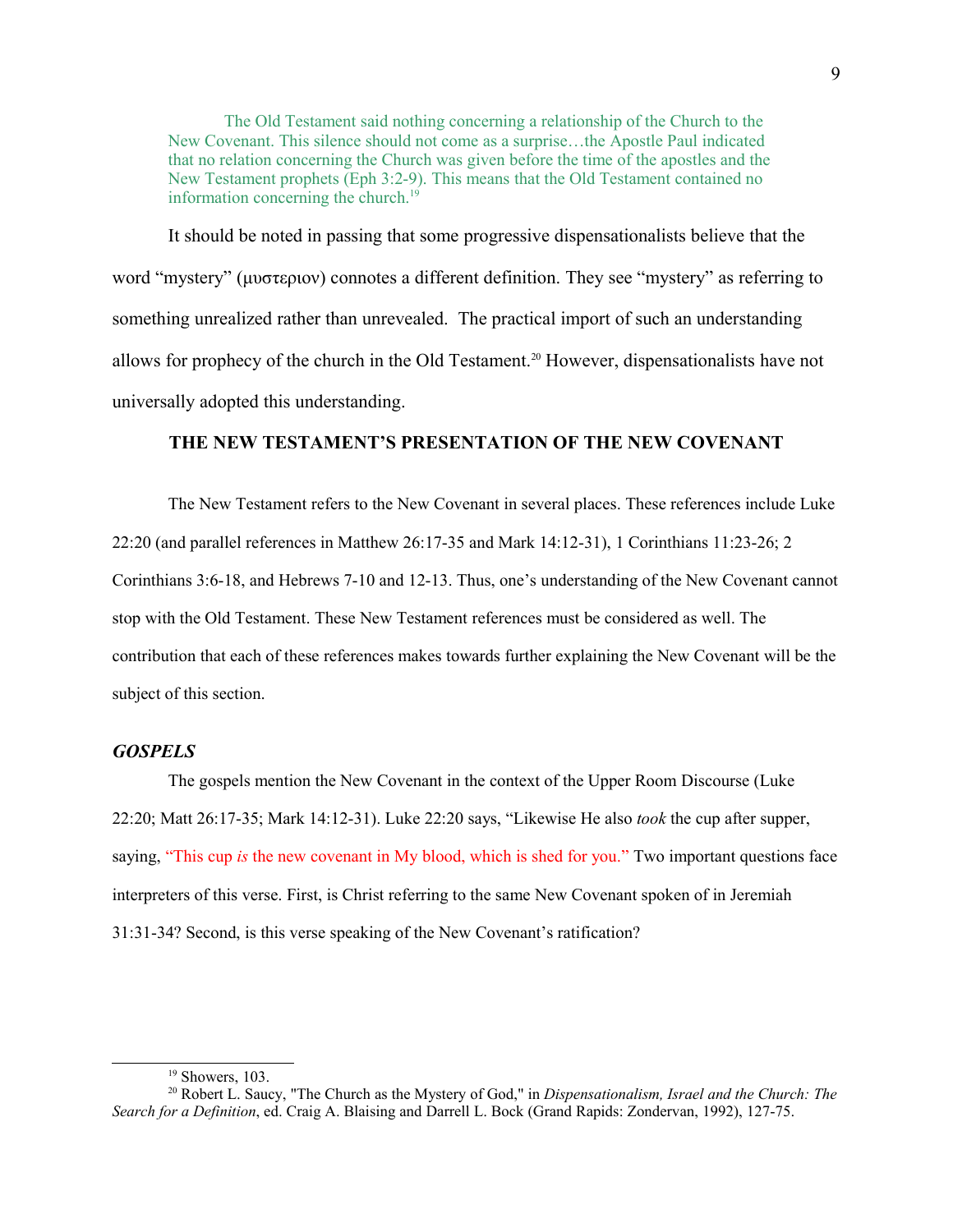Regarding the first question, the evidence seems to favor viewing Christ's statement as a

reference to the same New Covenant spoken of by Jeremiah. In commenting on the parallel New

Covenant citation found in Matthew 26, Toussaint explains:

But this raises a question. To what covenant does Christ refer by these famous words? It seems that the King is looking back to the prophesied new covenant also known as the everlasting covenant and the covenant of peace (Jeremiah 31:34; 32:37-40; Ezekiel 34:25-31; 37:26-28). This is what would immediately flash into the mind of the average Jew. In fact, it could refer to no other covenant since no other covenant was still unconfirmed. The remission of sin pointed out here is one of the tenets of the new covenant which indicates that Jeremiah's prophesied covenant was the covenant under consideration in Matthew  $26.^{21}$  $26.^{21}$  $26.^{21}$ 

Decker notes, "With no additional explanation, the disciples would naturally have assumed that this was the same New Covenant prophesied in Jeremiah 31."[22](#page-9-1) Master observes, "With their Old Testament background the disciples would surely have viewed Jesus' mention of the 'new covenant' in light of the Jeremiah text."<sup>[23](#page-9-2)</sup> Pentecost<sup>[24](#page-9-3)</sup> and Kent<sup>[25](#page-9-4)</sup> have reached similar conclusions.

In sum, because He was drawing upon the disciples' Jewish understanding of the Old Testament and offered no further clarification when He spoke of the New Covenant in the Upper Room Discourse, it is best to view Christ's New Covenant language as pertaining to the same New Covenant identified in the Old Testament. By way of comparison, it is on the basis of this same reasoning that many dispensational interpreters have identified the reference to the "kingdom" in the preaching of John the Baptist (Matt 3:2) and Christ (Matt 4:17) as the Davidic Kingdom spoken of in the Old Testament. In other words, because Christ and John the Baptist were both drawing upon the Old Testament knowledge of their audiences and because neither offered further explanation concerning which kingdom they were speaking of, both preachers must have had the Davidic kingdom in mind.<sup>[26](#page-9-5)</sup> This same principle holds true with respect to Christ's references to the New Covenant in the Upper Room Discourse.

10

<span id="page-9-0"></span><sup>21</sup> Toussaint, 299.

<span id="page-9-2"></span><span id="page-9-1"></span><sup>22</sup> Decker: 291.

<sup>23</sup> John R. Master, "The New Covenant," in *Issues in Dispensationalism*, ed. Wesley R. Willis (Chicago: Moody Press, 1994), 98.

<span id="page-9-4"></span><span id="page-9-3"></span><sup>24</sup> Pentecost, 172-75.

<sup>25</sup> Homer A. Kent, "The New Covenant and the Church," *Grace Theological Journal* 6, no. 6 (1985):

<sup>292-93.</sup>

<span id="page-9-5"></span><sup>26</sup> Peters, 1:195.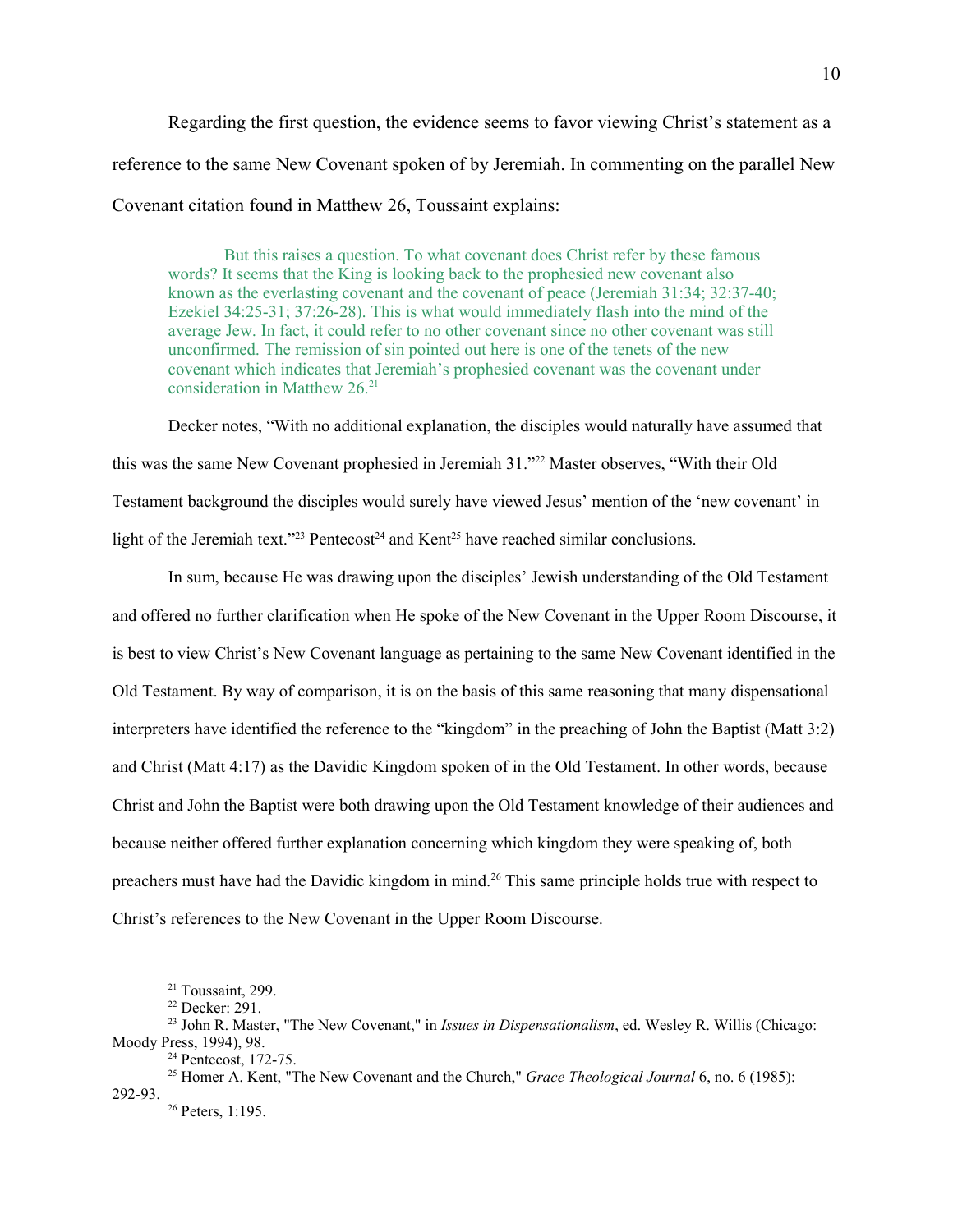Regarding the second question, these verses seem to indicate that the ratification of the New Covenant transpired when Christ died. Thus, while the New Covenant was announced in the Old Testament era, it was not officially inaugurated until Christ's death. The word "ratification" has to do with the official implementation of the covenant or the time when its provisions and stipulations become legally binding. The covenants were typically enacted with a formal, blood ceremony indicating that the blood relationship is a blood bond.[27](#page-10-0) The technical term for such ratification in the Old Testament was  $\Xi$ . which means "to cut" a covenant. This terminology is derived from a carcass cutting ceremony similar to that depicted in Genesis 15.<sup>[28](#page-10-1)</sup> Thus, Decker defines ratification as:

…the ceremony at which the provisions and stipulations of the covenant become legally binding. Covenants (both biblical and ancient Near Eastern) were enacted on the basis of a formal oath, often accompanied by a blood ceremony, indicating that the sworn relationship is a bond in blood.<sup>[29](#page-10-2)</sup>

The notion that Christ's death ratified the New Covenant seems evident from several factors. First, in the upper room, Christ states that the cup of the Passover was the new covenant in His blood. In other words, the cup of the New Covenant was made on the basis of the blood of Jesus Christ.[30](#page-10-3) This is particularly evident in Matthew's gospel where Matthew followed the statement about the New Covenant with the explanation that the "pouring out" was for the purpose of or "results in" ( $\epsilon$ is) the forgiveness of sins.<sup>[31](#page-10-4)</sup> Second, there is a deliberate parallel between Christ's words in Matthew 26:28 ("this is the blood of the covenant") and Moses' words at Sinai in Exodus 24:8 ("this is the blood of the covenant").<sup>[32](#page-10-5)</sup> This second reference is to the inauguration of God's covenant with Israel at Sinai.<sup>[33](#page-10-6)</sup> This parallel is designed to show that just as blood ratified the Mosaic Covenant, Christ's blood ratified the New Covenant. Third, when Christ's statements in the upper room are combined with the other New Testament references to the

<span id="page-10-1"></span><span id="page-10-0"></span><sup>27</sup> O. Palmer Robertson, *The Christ of the Covenants* (Grand Rapids: Baker, 1980), 4.

<sup>28</sup> Elmer B. Smick, "Carat," in *Theological Wordbook of the Old Testament*, ed. R. Laird Harris and Gleason L. Archer and Bruce K. Waltke (Chicago: Moody, 1980), 1:456-57.

<sup>29</sup> Rodney Decker, "Theology of the New Covenant," in *Dictionary of Premillennial Theology*, ed. Mal Couch (Grand Rapids: Kregel, 1996), 279.

<span id="page-10-4"></span><span id="page-10-3"></span><span id="page-10-2"></span><sup>30</sup> Master, 98-99.

<sup>31</sup> Rodney Decker, "The Church's Relationship to the New Covenant (Part Two)," *Bibliotheca Sacra* 152 (October-December 1995): 449.

<span id="page-10-6"></span><span id="page-10-5"></span> $32$  Ibid., 452.

<sup>33</sup> Alan Hugh McNeile, *The Gospel According to St. Matthew* (Macmillan and Co., 1915; reprint, Grand Rapids: Baker, 1980), 382.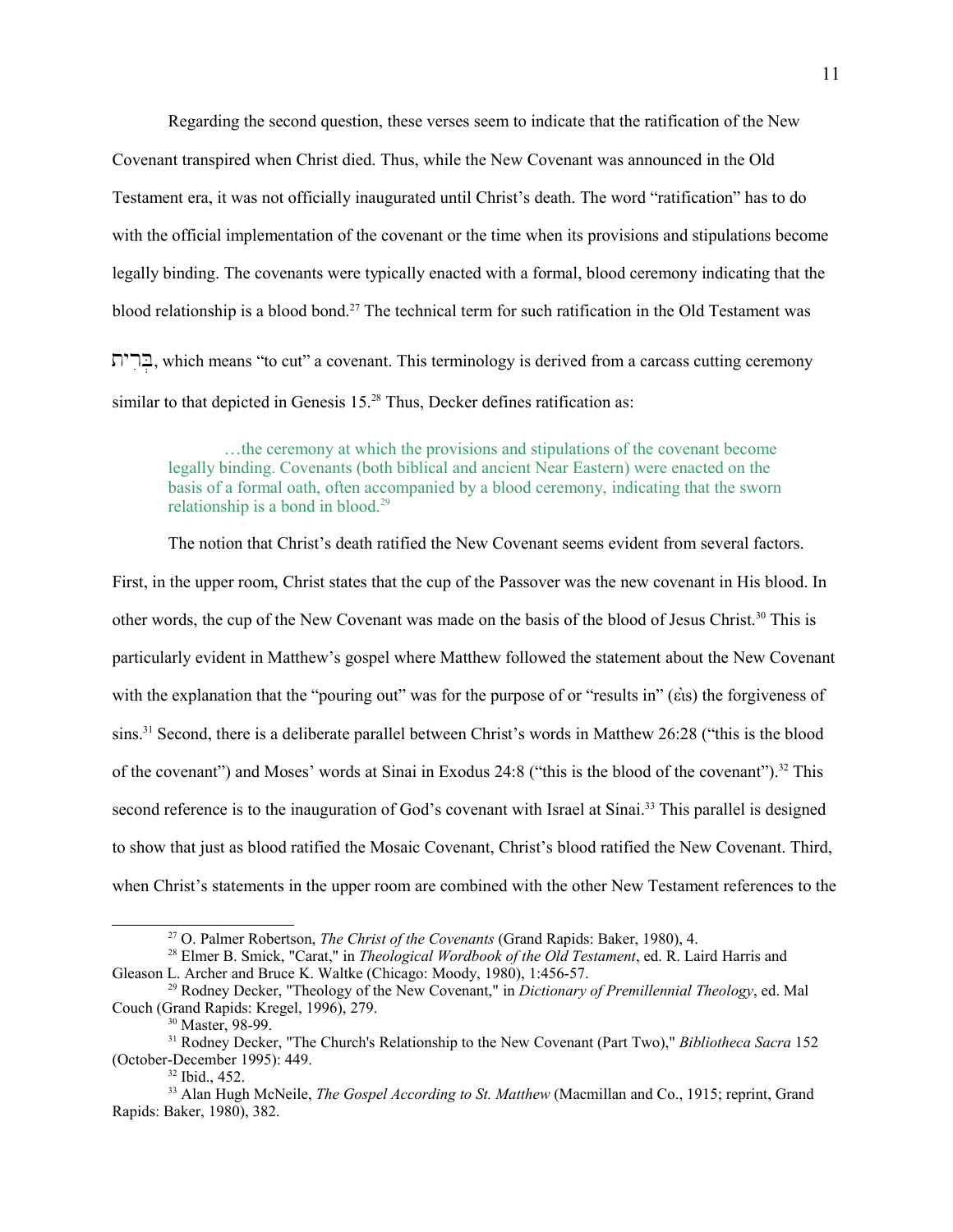New Covenant, a convincing case is established for the ratification of the New Covenant through Christ's death. Decker explains:

If one only had these references, he might simply conclude that the basis had been established for a future New Covenant. However, when these texts are combined with the portrait of Hebrews, such an explanation is inadequate.<sup>[34](#page-11-0)</sup>

These other New Testament references to the New Covenant will be discussed later in this section.

By way of comparison, a gap of time transpired in between the announcing of the Abrahamic Covenant in Genesis 12 and the official ratification of the covenant with the blood of animals as depicted in Genesis 15. Similarly, the New Covenant was announced in Jeremiah 31:31-34 but did not become operational until the shedding of Christ's blood. Thus, Old Testament Israel did not enjoy the provisions of the New Covenant because its ratification awaited the blood of Christ.

# *EPISTLES*

The epistles mention the New Covenant in 1 Corinthians 11:23-26; 2 Corinthians 3:6-18, and Hebrews 7-10 and 12-13. Observing how these references apply the New Covenant to church age believers makes it difficult to argue against the proposition that the church shares in at least some of the blessings of the New Covenant.

# *1 Corinthians 11:23-26*

These verses say, "For I received from the Lord that which I also delivered to you: that the Lord Jesus on the *same* night in which He was betrayed took bread; <sup>24</sup> and when He had given thanks, He broke *it* and said, "Take, eat; this is My body which is broken for you; do this in remembrance of Me." <sup>25</sup>In the same manner *He* also *took* the cup after supper, saying, "This cup is the new covenant in My blood. This do, as often as you drink *it,* in remembrance of Me." <sup>26</sup>For as often as you eat this bread and drink this cup, you proclaim the Lord's death till He comes."

<span id="page-11-0"></span><sup>34</sup> Decker, "The Church's Relationship to the New Covenant (Part 1)," 302.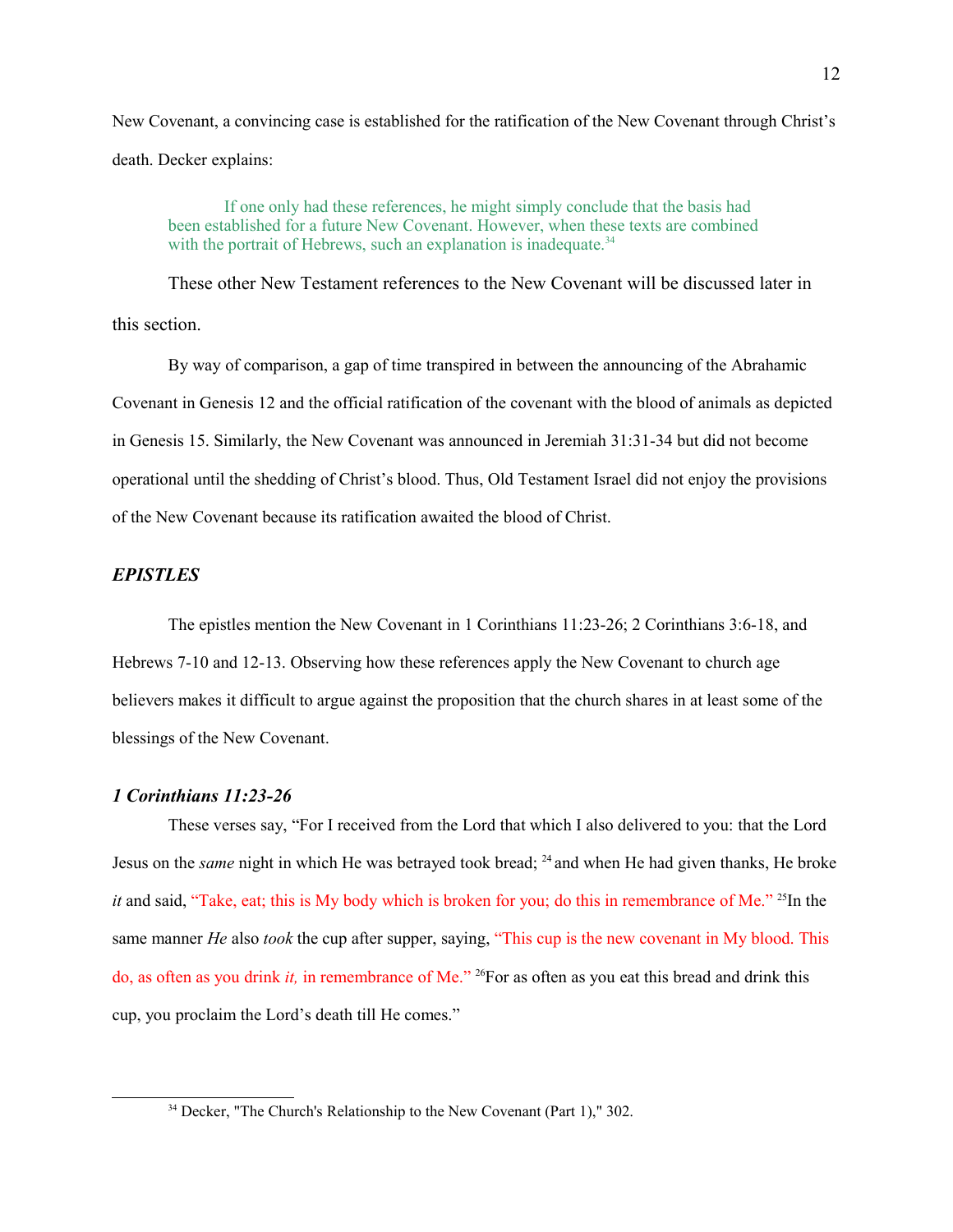These verses damage the theory that since the words of Christ in the upper room regarding the New Covenant were spoken before the advent of the church, they need not be remembered or practiced in the church. Several factors found in 1 Corinthians 11:23-26 make it difficult to argue that the New Covenant has no relation to the church.<sup>[35](#page-12-0)</sup> First, in these verses, Paul addresses abuses of the Lord's Table taking place within the Corinthians congregation. Second, his words are obviously directed toward the church. Third, Paul is not just speaking to a Jewish audience but rather to a Jew and Gentile audience within the Corinthian congregation.

Fourth, Paul's words in 1 Corinthians 11:25 are nearly identical to Christ's words in the upper room regarding the New Covenant (Luke 22:20). Thus, in 1 Corinthians 11:23-26 Paul instructs the church to regularly remember the New Covenant's ratification through its consistent practice of the Lord's Table.<sup>[36](#page-12-1)</sup> In other words, the Lord's Table is to be a regular observance of the church in memory of the shedding of Christ's blood as the New Covenant "cutting" ceremony. As explained by Decker, "the blood ceremony of the cross instituted [or ratified] the covenant, and Jesus' words instituted the ceremony of the Lord's Supper, which commemorates the covenant."[37](#page-12-2) Thus, each time the church observes the ordinance of the Lord's Table, it celebrates the New Covenant and the ratifying of it through Christ's blood. Fifth, it would be odd for the church to have an ordinance that celebrates and remembers the cutting of the New Covenant if the church were not in some way benefiting from the New Covenant.

#### *2 Corinthians 3:6-18*

These verses say:

…who also made us sufficient as ministers of the new covenant, not of the letter but of the Spirit; for the letter kills, but the Spirit gives life. <sup>7</sup>But if the ministry of death, written *and* engraved on stones, was glorious, so that the children of Israel could not look steadily at the face of Moses because of the glory of his countenance, which *glory* was passing away, <sup>8</sup>how will the ministry of the Spirit not be more glorious? <sup>9</sup> For if the

<span id="page-12-2"></span> $37$  Ibid.

<span id="page-12-0"></span><sup>&</sup>lt;sup>35</sup> Penney: 466-67.

<span id="page-12-1"></span><sup>36</sup> Decker, "The Church's Relationship to the New Covenant (Part Two)," 449.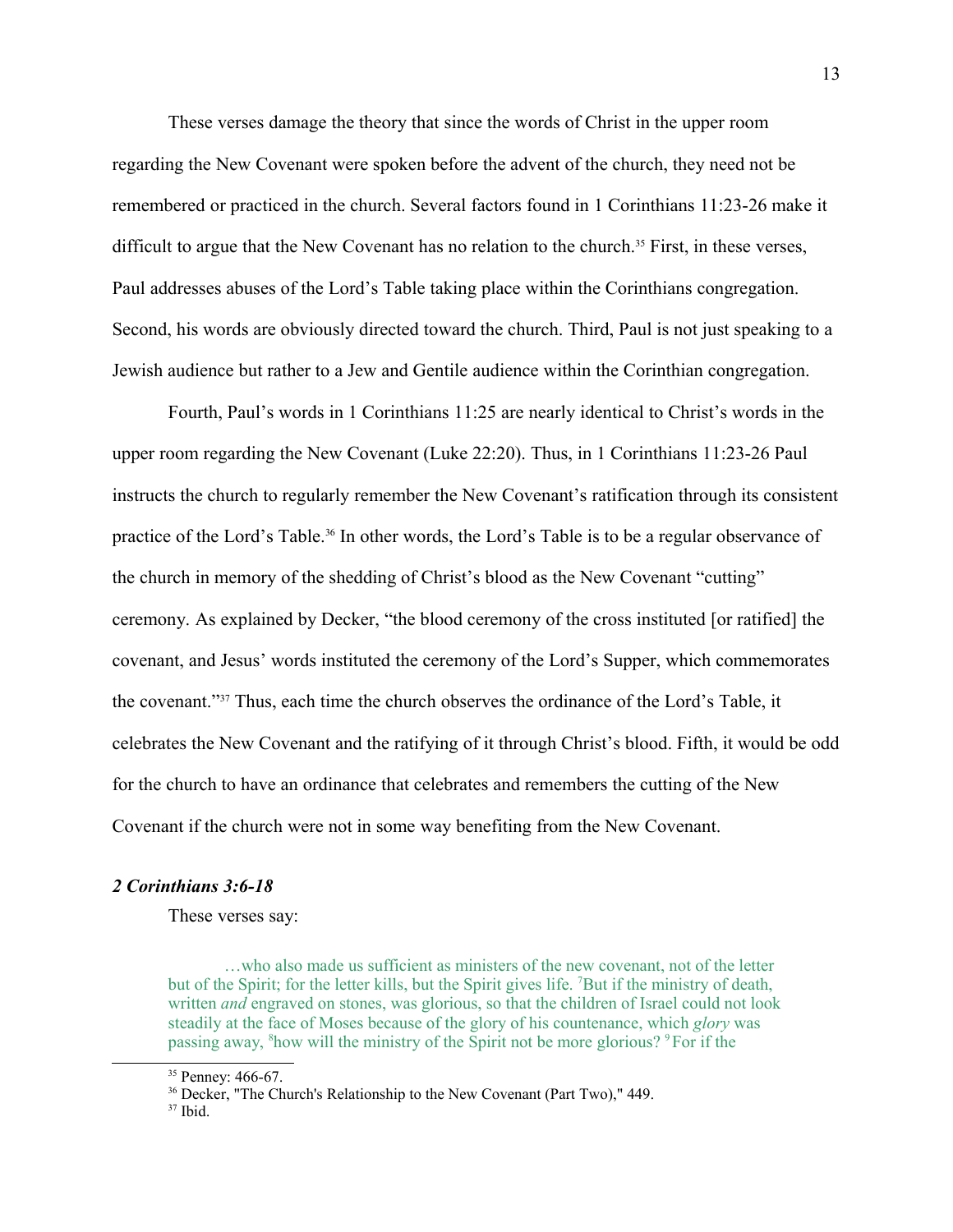ministry of condemnation *had* glory, the ministry of righteousness exceeds much more in glory.  $^{10}$  For even what was made glorious had no glory in this respect, because of the glory that excels. <sup>11</sup>For if what is passing away *was* glorious, what remains *is* much more glorious. <sup>12</sup>Therefore, since we have such hope, we use great boldness of speech-<sup>13</sup>unlike Moses, *who* put a veil over his face so that the children of Israel could not look steadily at the end of what was passing away.  $^{14}$  But their minds were blinded. For until this day the same veil remains unlifted in the reading of the Old Testament, because the *veil* is taken away in Christ. <sup>15</sup> But even to this day, when Moses is read, a veil lies on their heart. <sup>16</sup> Nevertheless when one turns to the Lord, the veil is taken away. <sup>17</sup> Now the Lord is the Spirit; and where the Spirit of the Lord *is*, there *is* liberty. <sup>18</sup>But we all, with unveiled face, beholding as in a mirror the glory of the Lord, are being transformed into the same image from glory to glory, just as by the Spirit of the Lord.

In verse 6, Paul indicates that he and his colleagues are ministers of a new covenant. Because Paul was a Pharisee with a thorough understanding of the Old Testament, it is not difficult to see how Paul was using Jeremiah's contrast between the Old and New Covenants in these verses. For example, Jeremiah contrasted the external Mosaic Covenant with the internalization of God's law offered by the New Covenant (Jer 31:33-34). Paul seems to make a similar comparison in 2 Corinthians 3 when he contrasts the Old Covenant as engraved on stones with the Holy Spirit's work in the New Covenant era. This comparison becomes more apparent in 2 Corinthians 3:3 where Paul contrasts the tablets of stone with the tablets of the flesh that are of the heart. Thus, Paul must have had in mind Jeremiah 31 and Ezekiel 36. Paul's contrast in 2 Corinthians 3 can be none other than the New Covenant in contrast to the Old Covenant.<sup>[38](#page-13-0)</sup> As Kent explains, "Allowing Paul to define his own terms, the 'new covenant' (which his preaching of the gospel was promoting) was the same New Covenant which Jesus announced in the upper room and which his death secured for believers."<sup>[39](#page-13-1)</sup>

Some commentators have postulated that Paul in 2 Corinthians 3:6 is perhaps referring to himself and the other apostles. Decker notes:

The context seems to contrast the readers ("you") with Paul. The plural "we" is typical of Pauline style and often refers to Paul himself. It should not unusually be viewed as an inclusive "we" (incorporating the readers), though it may at times refer to the apostles as a group. $40$ 

<sup>38</sup> Larry D. Pettegrew, *The New Covenant Ministry of the Holy Spirit: A Study in Continuity and Discontinuity* (Lanham, MD: University Press of America, 1993), 18.

<span id="page-13-1"></span><span id="page-13-0"></span><sup>39</sup> Kent: 293.

<span id="page-13-2"></span><sup>40</sup> Decker, "The Church's Relationship to the New Covenant (Part 1)," 292 n. 7.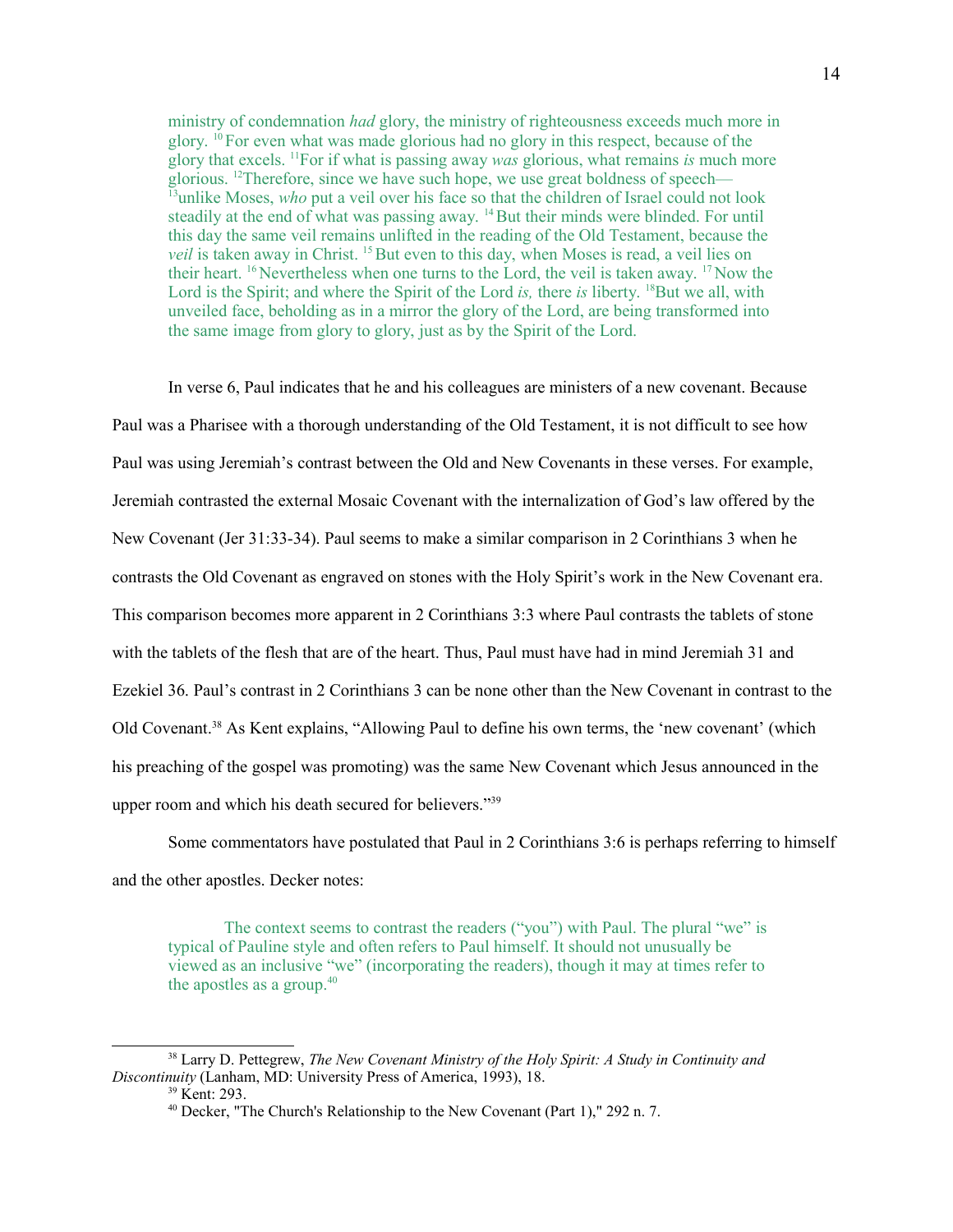If Paul is referring to himself and the other apostles as ministers of a new covenant, then a stronger case can be made for the view that the church participates in some of the New Covenant's blessings. Elsewhere, Paul depicts the apostles as the foundation of the church (Eph 2:20). If those who are the foundation of the church are ministers of the New Covenant, then surely the church as a whole participates in some facet of the New Covenant's blessings.

#### *Hebrews 7*

The Book of Hebrews deals extensively with the church's participation in the New Covenant. For example, in Hebrews 7, the author argues that the legal (Mosaic Law) and religious (Levitical priesthood) components of the Old Covenant were inadequate and therefore had to be replaced by something better.<sup>[41](#page-14-0)</sup> Thus, the author launches into a discussion of the Melchizedekian priesthood, which was superior to the Levitical priesthood. The author argues that since the Melchizedekian priesthood ushered in a superior priesthood, it follows that the whole legal system on which the Levitical institutions were predicated also had to be changed.<sup>[42](#page-14-1)</sup>

Therefore, in place of the Mosaic system there would come a "better hope" (v. 19). Verse 22, identifies this "better hope" as a "better covenant." The surrounding context indicates that this "better covenant" can be none other than the New Covenant. The further explanation provided in chapter 8 strongly argues that the "better covenant" must be the New Covenant. This becomes particularly apparent with the citation of the New Covenant prophecy found in Jer 31:31-34 in Hebrews 8:8-12.<sup>[43](#page-14-2)</sup>

## *Hebrews 8*

In Hebrews 8:6-7, the author provides further explanation of the "better covenant." He notes that this "better covenant" is founded upon better promises (v. 6). He also observes that the first covenant was obviously flawed or else there would be no need for a second covenant to take its place. In verses 8-12, the author leaves no doubt as to which covenant he had in mind through his quotation of Jeremiah

<sup>41</sup> Zane Hodges, "Hebrews," in *The Bible Knowledge Commentary*, ed. John F. Walvoord and Roy B. Zuck (Wheaton: Victor, 1983), 798.

<span id="page-14-1"></span><span id="page-14-0"></span> $42$  Ibid.

<span id="page-14-2"></span><sup>&</sup>lt;sup>43</sup> Decker, "The Church's Relationship to the New Covenant (Part Two)," 451.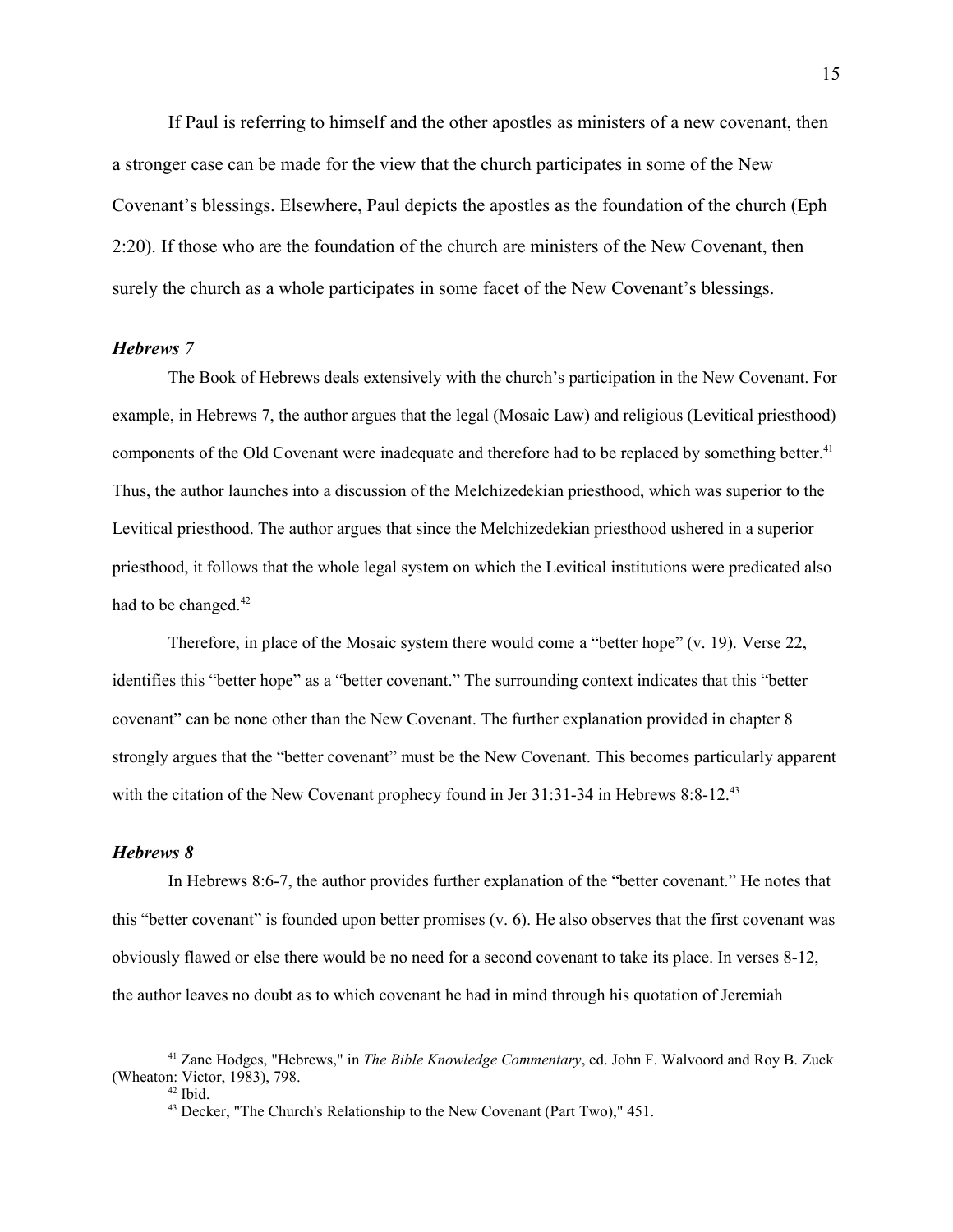31:31-34. Such usage of the initial New Covenant announcement of Jeremiah 31:31-34 signals to the reader that the author has in mind the New Covenant when he refers to a "better covenant." In verse 13, the author continues to contrast this "new covenant" with the previous obsolete covenant.<sup>[44](#page-15-0)</sup>

The author's use of the New Covenant in Hebrews 7 and 8 demonstrates the current operation of some of its blessings in the church. For example, Hebrews 8:6 seems to indicate that Christ's mediatorship and priesthood are based on the New Covenant. Because both of these ministries are certainly in effect today, then it stands to reason that the New Covenant must also now be in effect in some sense.<sup>[45](#page-15-1)</sup>

# *Hebrews 9*

Hebrews 9 also provides ample evidence of the church's participation in some of the blessings of the New Covenant.<sup>[46](#page-15-2)</sup> Hebrews 9:11 speaks of the "good things." These "good things" are no doubt the privileges that believers experience as a result of the Savior's death (vs. 12-14). As will be shown below, chapter 9 connects these "good things" with the New Covenant. What is important to recognize at this point is that these "good things" are described as a present reality for believers. Some versions use the phrase "the good things to come." Such phraseology comes from the  $\mu\epsilon\lambda\lambda\text{ov}\tau\omega$ , which is a present participle from the verb  $\mu \in \lambda \infty$ . However, other versions use the phrase "the good things which are." This phraseology comes from  $\gamma$ evo $\mu$ evov, which is an aorist participle derived from the verb  $\gamma$ ivo $\mu$ ai. The latter reading seems to be superior. It is the reading accepted by the UBS 4th edition. Moreover, Metzger favors the latter reading and assigns it a grade of a "B."[47](#page-15-3) If this latter reading is the correct one, then "the good things" in verse 11 refer to the present spiritual benefits that believers experience as a result of Christ's blood.

In verse 15, the author connects the present reality of "the good things" that came into existence with Christ's death with Christ's mediatorship of the New Covenant. The writer connects verses 11-14 with verse 15 with a  $\delta u \tau$  touto clause. This clause establishes that verse 15 is the natural conclusion of

<span id="page-15-0"></span><sup>&</sup>lt;sup>44</sup> Ibid.

<span id="page-15-1"></span><sup>&</sup>lt;sup>45</sup> Decker, "The Church's Relationship to the New Covenant (Part 1)," 301.

<span id="page-15-3"></span><span id="page-15-2"></span><sup>46</sup> Decker, "The Church's Relationship to the New Covenant (Part Two)," 451-52. Penney: 470-71.

<sup>47</sup> Bruce M. Metzger, *A Textual Commentary on the Greek New Testament*, 2d ed. (London: United Bible Societies, 1994), 598.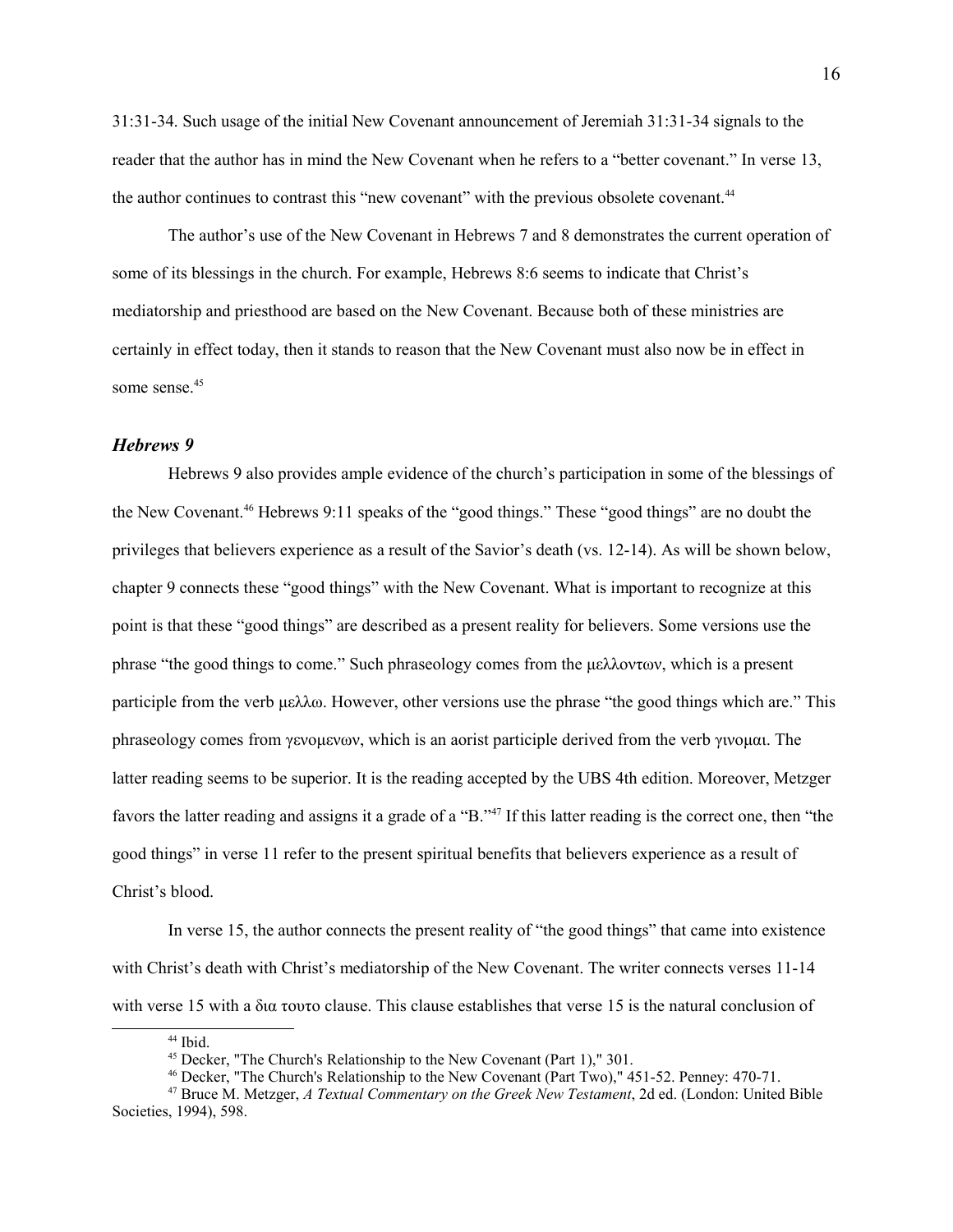verses 11-14. Verse 15 goes on to speak of Christ's mediatorship of a new covenant. The new covenant language in verse 15 must be the same New Covenant spoken of in Jeremiah 31 because it is contrasted in the same sentence with the first covenant. Thus, verses 11-15 taken as a whole argue that "the good things" are a present reality in the lives of believers because Christ's death made Him the mediator of the New Covenant. Therefore, these verses taken together form a strong argument that the church is presently experiencing some of the blessings of the New Covenant.

Hebrews 9:15 furnishes further evidence that Christ's mediatorship of the New Covenant is an ongoing reality in the church age. For example, this verse uses the present tense of  $\epsilon \sigma \tau \nu \nu$  to indicate that Christ is mediator of a new covenant ( $\delta u \theta \eta \kappa \eta s$  kaivhs  $\kappa \sigma \tau \eta s$  are either to argue that  $\kappa \sigma \tau \nu$ can be a futuristic present because verse 15 also indicates that the New Covenant is also the basis of a present redemption.[48](#page-16-0) Moreover, as in Hebrews 8:6, if Christ's mediatorship is a present reality, then it must be concluded that New Covenant upon which such mediatorship is predicated is also a present reality.<sup>[49](#page-16-1)</sup>

Hebrews 9 also has much to say regarding the New Covenant's current ratification. For instance, according to Hebrews 9:17, the covenant takes effect upon the death of the testator. Because Christ as testator has died, then the New Covenant is obviously in effect. In addition, verses 18-22 indicate that the former covenant was ratified based on a blood ceremony. In fact, the words "this is the blood of the covenant" that are quoted in verse 20 are taken from Exodus 24:8 and refer to God's inauguration of the Mosaic Covenant with Israel at Sinai. These words parallel Christ's words in Matthew 26:28 ("this is the blood of the covenant"). The writer of Hebrews uses these express and implied references to the Mosaic Covenant and the Upper Room Discourse to show that just as blood ratified the Mosaic Covenant, Christ's blood ratified the New Covenant. Thus, Hebrews 9:18-22 indicates that at least some of the New Covenant's provisions are presently in operation.<sup>[50](#page-16-2)</sup>

<span id="page-16-0"></span><sup>48</sup> Decker, "The Church's Relationship to the New Covenant (Part Two)," 452 n. 98.

<span id="page-16-1"></span><sup>49</sup> Toussaint, 302.

<span id="page-16-2"></span><sup>&</sup>lt;sup>50</sup> Decker, "The Church's Relationship to the New Covenant (Part Two)," 452.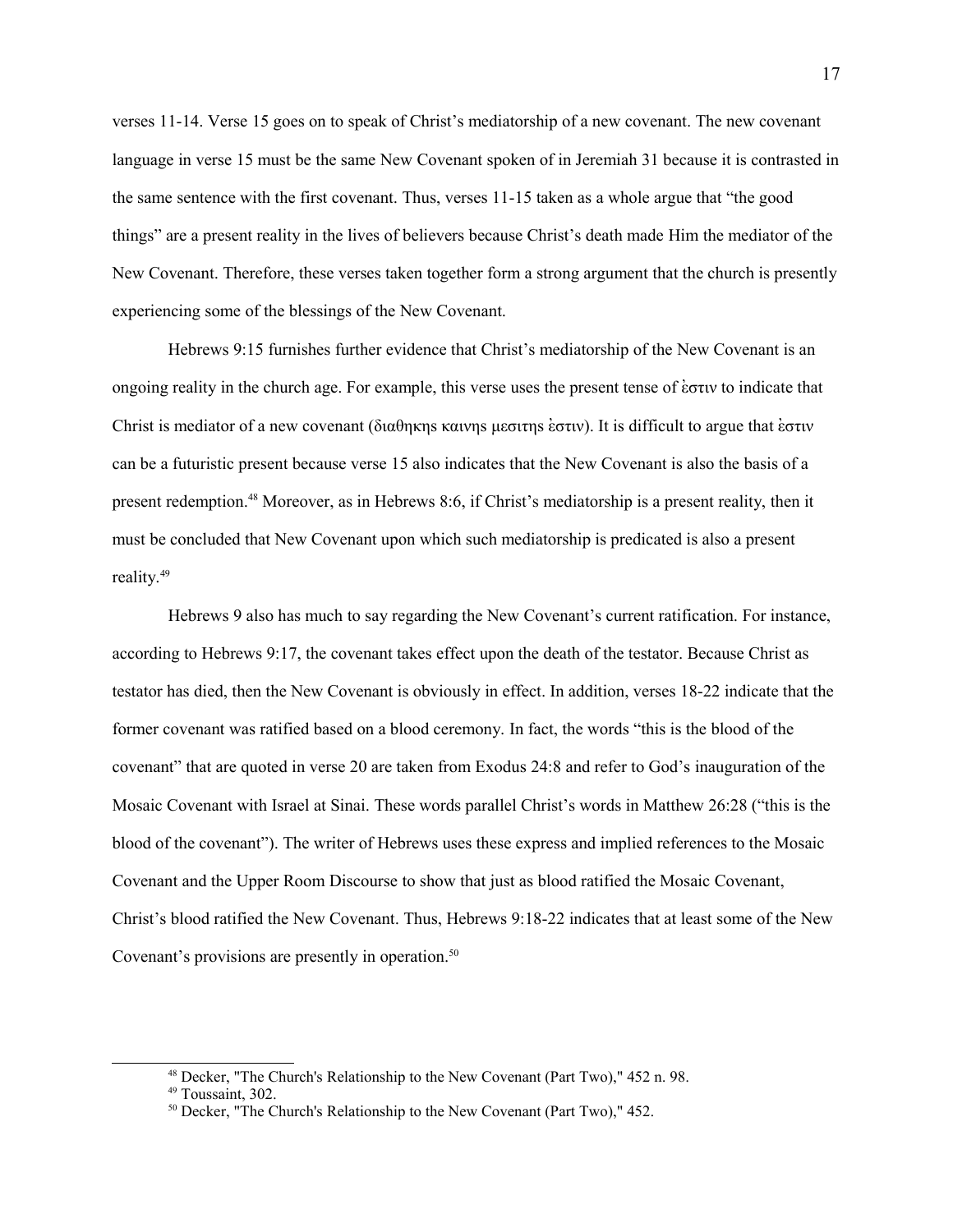# *Hebrews 10*

The line of argumentation presented in Hebrews 10 also employs notions of the New Covenant's present ratification and effects.[51](#page-17-0) Here, the author argues that in the place of the temporary and repetitive nature of the Old Testament sacrifices  $(v, 1)$  that can never take away sin  $(v, 11)$ , there is now the once and for all offering of the body of Christ (v. 12). This line of reasoning is then abruptly concluded by the citation of Jeremiah 31:33-34 in Hebrews 10:15-17. In verse, 15, the author attributes this citation to the testimony of the Holy Spirit. The quotation emphasizes indwelling ("I will put my laws into their hearts, and in their minds I will write them") and forgiveness ("Their sins and their lawless deeds I will remember no more.")

The author employs these quotations in order to communicate that the Old Covenant, which could never bring perfection and permanent forgiveness, was predicted as coming to an end based on the promise of the New Covenant, which offered permanent forgiveness. This permanent forgiveness came through Christ's one offering. Hughes explains the impact of the New Covenant citation as having:

…the effect of clinching and bringing to its conclusion the long argument regarding the nature of Christ's high priesthood and the perfection and finality of his atoning sacrifice, whereby the New Covenant is brought to its fulfillment.<sup>[52](#page-17-1)</sup>

It is difficult to imagine that the author would refer to the New Covenant and to the forgiveness it provides if its blessings did not have immediate relevance to his audience. Thus, the writer does not refer to the New Covenant merely because it is similar in nature but rather because his readers had already experienced participation in its blessings. According to Ramm, if this covenant spoken of in Jeremiah only finds fulfillment in the millennial age, then the author of Hebrews is mistaken in applying it to the church.[53](#page-17-2) Compton similarly observes that, "The New Covenant is already described as enacted, and the readers of Hebrews are portrayed as participating in the forgiveness which it promises."[54](#page-17-3) Toussaint adds, "This Jewish covenant is made the basis of the appeal which the writer of Hebrews makes to Christian

<span id="page-17-0"></span><sup>51</sup> Ibid.: 542-53. Penney: 471.

<span id="page-17-1"></span><sup>52</sup> Philip E. Hughes, *A Commentary on the Epistle to the Hebrews* (Grand Rapids: Eerdmans, 1977), 403.

<span id="page-17-3"></span><span id="page-17-2"></span><sup>53</sup> Bernard Ramm, *Protestant Biblical Interpretation* (Boston: W.A. Wilde, 1956), 264.

<sup>54</sup> R. Bruce Compton, "An Examination of the New Covenant in the Old and New Testaments" (Th.D. diss., Grace Theological Seminary, 1986), 253.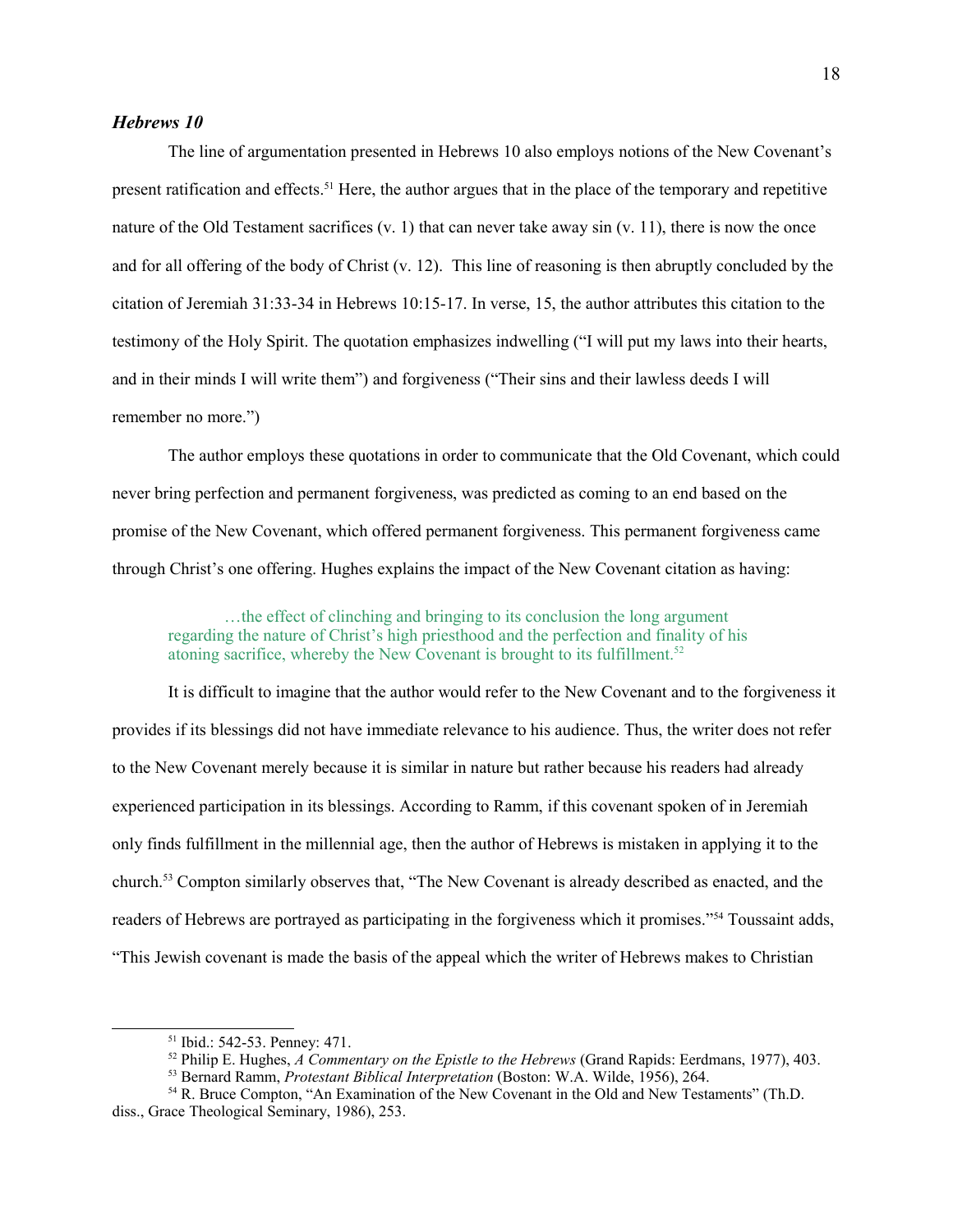experience in Hebrews 10:15-17."[55](#page-18-0) Thus, because of the forgiveness offered by the New Covenant, the writer exhorts believers to boldly enter the holy place (10:19).

# *Hebrews 12*

In chapter 12, the writer to the Hebrews continues to speak of the current New Covenant blessings enjoyed by his readers. In verse 24, the author refers to "Jesus the mediator of the new covenant." The big question here is whether Christ's mediatorship is referring to a present or future function of the New Covenant. This question can only be answered by observing the over all context of the chapter. On the one hand, if the spiritual blessings depicted in chapter 12 are future realties for the believer, then it stands to reason that a future mediatorship of the New Covenant is in view. On the other hand, if these blessings are part of the believers' present experience, then Christ is mediating a present function of the New Covenant. The general thrust of the passage depicts its enumerated spiritual realties as a present experience of believers.[56](#page-18-1)

For example, verse 18, the author reminds his readers that "you have come" ( $\pi \rho \sigma \epsilon \lambda \eta \lambda \nu \theta \alpha \tau \epsilon$ ) to Sinai. In verses 18-21, he uses the historical experience of Israel at Sinai to depict Israel's experience under the Old Covenant. The same verb "you have come" ( $\pi \rho \sigma \epsilon \lambda \eta \lambda \nu \theta \alpha \tau \epsilon$ ) is again used in verse 22 to indicate that his readers have now come to Mount Zion, which represents their coming to Jesus Christ. The blessings that believers have experienced as a result of their union with Christ are highlighted in verses 22-24. Thus, this paragraph depicting the believer's present experience is juxtaposed against the previous paragraph depicting Israel's Old Covenant experience.

The verb "you have come" ( $\pi$ ροσεληλυθατε) that is used in verse 22 to describe his audience's present spiritual experience employs the stative aspect of the perfect tense, which describes an existing state of affairs. Therefore, according to Bruce, the term "may denote their conversion to Christianity… The particular form used in this particular context carries with it overtones of conversion."[57](#page-18-2) By using the perfect tense in verse 22, the author indicates that all of the spiritual realities that are enumerated in verses

<span id="page-18-0"></span><sup>55</sup> Toussaint, 302.

<span id="page-18-2"></span><span id="page-18-1"></span><sup>56</sup> Decker, "The Church's Relationship to the New Covenant (Part Two)," 453-54. Penney: 471-72.

<sup>57</sup> F.F. Bruce, *The Epistle to the Hebrews*, New International Commentary on the New Testament (Grand Rapids: Eerdmans, 1964), 372.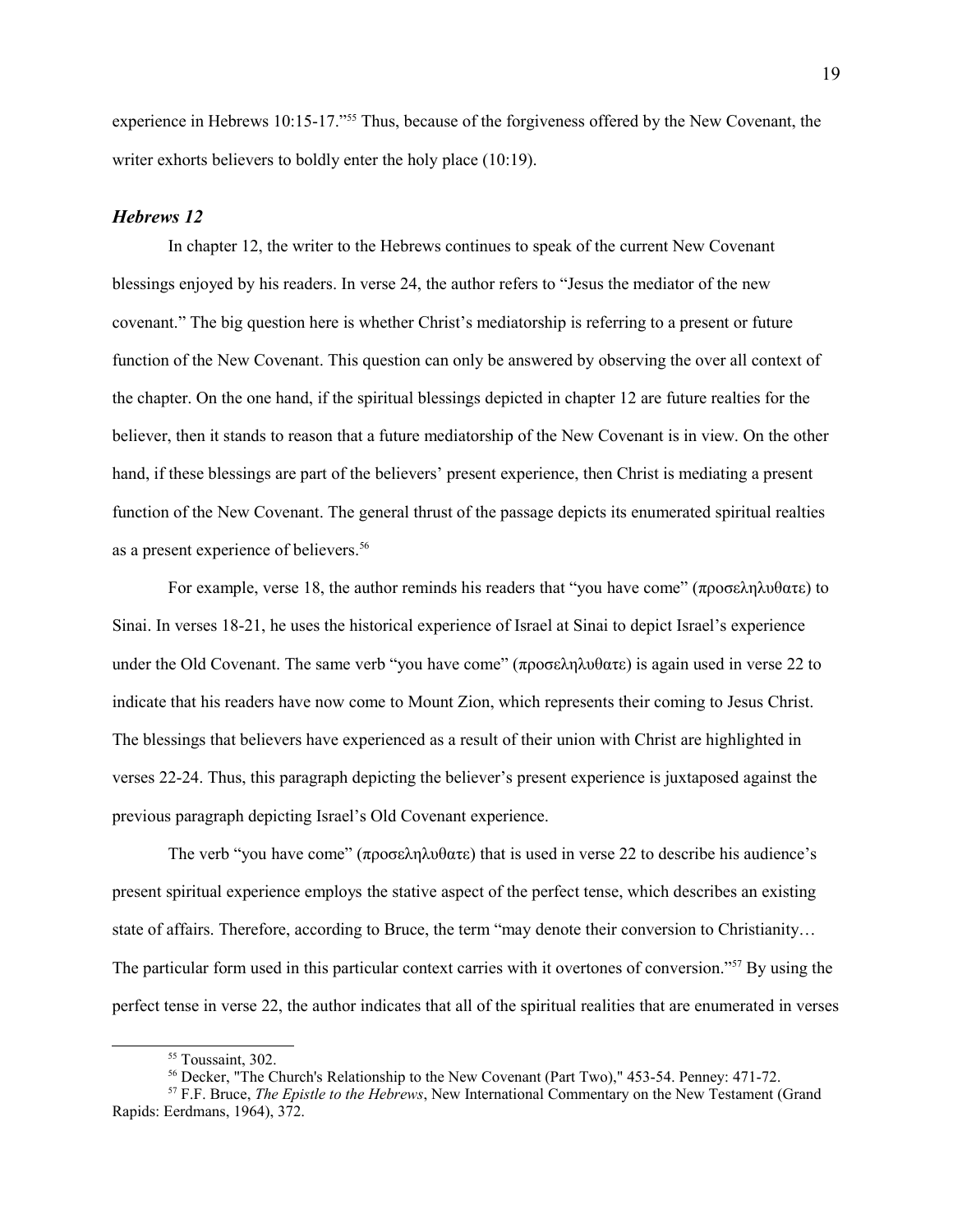22-24 are present realities for his audience. Though some have attempted to view these items as future realties, the perfect tense of  $\pi \rho \sigma \sigma \epsilon \lambda \eta \lambda \nu \theta \alpha \tau \epsilon$  makes such a view difficult to sustain. Although the prefect tense can refer to future time, such as in James 5:2-3, the over all context of Hebrews 12 makes such a view implausible.

Thus, the reference to the heavenly Jerusalem in verse 22 probably does not refer to the future arrival of believers in heaven or to the New Jerusalem described in Revelation 21-22 but rather to the Christian's present experience of salvation. According to Turner, the items in verses 22-25 describe realties of the spiritual realm to which believers have come.<sup>[58](#page-19-0)</sup> Also, Zion is probably used figuratively. According to Kent, "…Mount Zion symbolizes the final grace and blessing in salvation, the accomplished realities in contrast to types and shadows."[59](#page-19-1)

In addition, the author uses the perfect tense when referring to the spirits of the righteous men made perfect (v. 23). The verb "perfect" (teteleiomenon) is in the perfect tense. Kent explains the significance of this usage:

The spirits of the righteous men made perfect is a reference to Old Testament saints with whom we share salvation. They are called spirits because they have not yet been united with their bodies in resurrection. They are made perfect in their spirits, however, because Christ's sacrifice for sins has actually accomplished the removal of their sins. $60$ 

In sum, "the entire tone of the passage with it's contrast between the mountain that the Jews approached for the Mosaic Law, and the mountain we 'have come to' speaks of a *present reality*."[61](#page-19-3) Thus, the over all context necessitates that Christ's mediatorship of the New Covenant (v. 24) must refer to a present mediatorship.

 If these descriptions describe the present realities of the believer's position, then the context of the New Covenant mediatorship of Jesus in verse 24 would seem to be a present function of an inaugurated covenant rather than an eschatological role. "You have come," the author of Hebrews wrote, in essence, "to Jesus, who is now mediating the New Covenant."<sup>[62](#page-19-4)</sup>

<sup>&</sup>lt;sup>58</sup> David L. Turner, "The New Jerusalem in Revelation 21:1-22:5; Consummation of a Biblical Continuum," in *Dispensationalism, Israel and the Church* (Grand Rapids: Zondervan, 1992), 273.

<span id="page-19-1"></span><span id="page-19-0"></span><sup>59</sup> Homer Kent, *The Epistle to the Hebrews: A Commentary* (Grand Rapids: Baker, 1972), 272.

<span id="page-19-2"></span><sup>60</sup> Ibid., 273.

<span id="page-19-3"></span><sup>61</sup> Penney: 472.

<span id="page-19-4"></span><sup>&</sup>lt;sup>62</sup> Decker, "The Church's Relationship to the New Covenant (Part Two)," 453-54.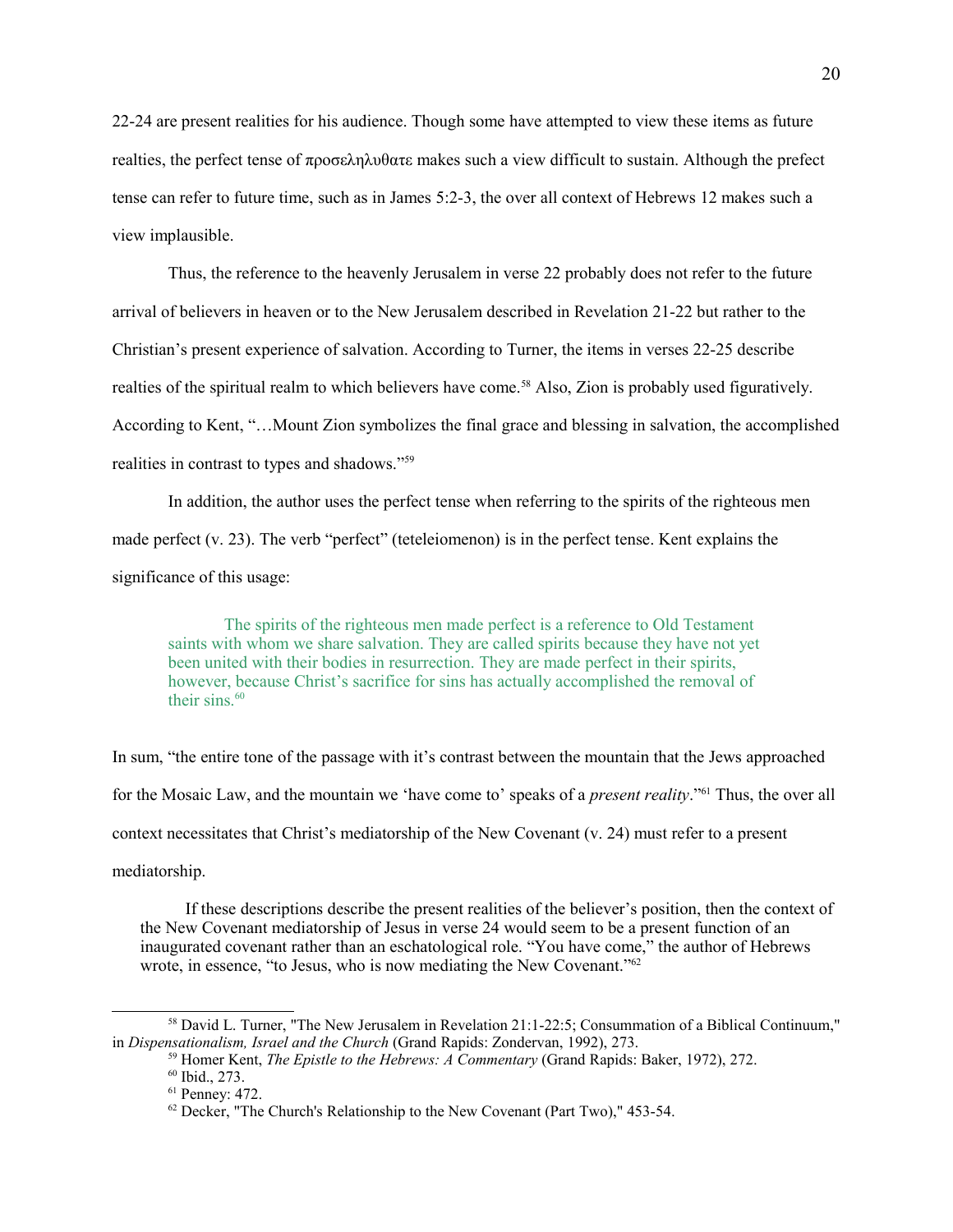## *Hebrews 13*

Hebrews 13:20-21 says, "Now may the God of peace who brought up our Lord Jesus from the dead, that great Shepherd of the sheep, through the blood of the everlasting covenant, <sup>21</sup>make you complete in every good work to do His will, working in you what is well pleasing in His sight, through Jesus Christ, to whom *be* glory forever and ever. Amen." In these verses, a benediction is provided that connects Christ's death and the New Covenant ("the blood of the everlasting covenant") with both His resurrection and present ministry to believers.[63](#page-20-0) Thus, to the extent that Christ's present ministries of making believers "complete in every good work to do His will" and working in believers what is "well pleasing in His sight" are present realities, the New Covenant must also be a present reality. In sum, even through the benediction in the very last chapter of the book, the author of Hebrews continues to maintain that believers experience some present benefit from the New Covenant.

# **SUMMATION OF THE NEW TESTAMENT'S PRESENTATION OF THE NEW COVENANT**

As the previous discussion indicates, the New Covenant that was first announced in Jeremiah 31:31-34 was ratified when Christ died. Moreover, the epistles make it clear that the church participates in at least some of the New Covenant's blessings. However, just because the church shares in some of the New Covenant's blessings, it should not be concluded that the church is a party to the New Covenant. Decker is correct when he notes:

The partners of the New Covenant are, in biblical terms, God and Israel. This is quite clear in the Old Testament. Although participation of Gentiles may well be implied in the Old Testament, they do not participate as covenant partners. Even if it could be argued that additional partners might be added, the New Testament never explicitly adds the church as a covenant partner. It seems best to avoid expressing the church's relationship to the covenant in terms of covenant partnership–the church is not a party with whom the New Covenant was made.<sup>[64](#page-20-1)</sup>

<span id="page-20-0"></span><sup>63</sup> Decker, "The Church's Relationship to the New Covenant (Part 1)," 301.

<span id="page-20-1"></span><sup>64</sup> Decker, "The Church's Relationship to the New Covenant (Part Two)," 447-48.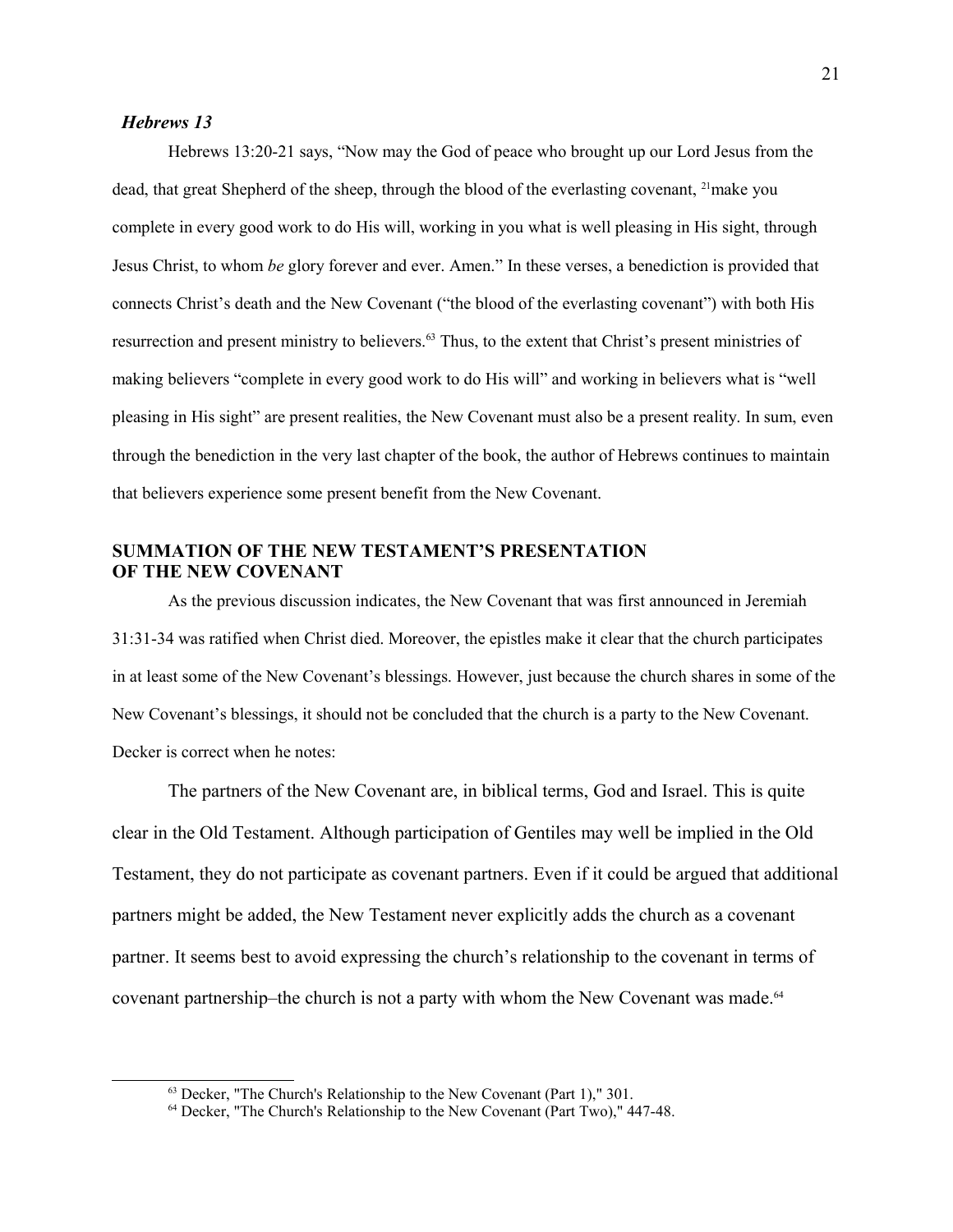Furthermore, while participating in some of the New Covenant's blessings, the church does not take over all of the New Covenant's blessings. This becomes obvious by observing some of the provisions of the New Covenant as enumerated in Ezekiel 36:28-30. These include predictions that Israel will dwell in the Promised Land in peace and prosperity. Only through the adoption of an allegorical method of interpretation is it possible to argue that the church is currently fulfilling these provisions. Dispensationalists believe that Israel will fulfill these provisions during the millennial age.

The epistles only go so far as to include the church in the soteriological blessings of the New Covenant thus leaving the political and geographical provisions for millennial Israel. Recent evangelical writers have appropriately expressed such a categorization of the New Covenant's provisions. For example, according to Showers:

…although the church is partaking of the spiritual blessings of the New Covenant, the material and national provisions are not being fulfilled with the Church.<sup>[65](#page-21-0)</sup>

#### Similarly, Ware explains:

Only the spiritual aspects of the new covenant promises are now inaugurated in this age; the territorial and political aspects, though part of God's new covenant promise, await future fulfillment.<sup>[66](#page-21-1)</sup>

#### Fruchtenbaum also expresses the proper balance:

Now Gentiles as Gentiles can by faith enjoy the spiritual blessings of the four unconditional covenants. This is why Gentiles today are partakers of Jewish spiritual blessings; they are not taker-overs…the blessing aspect amplified by the New Covenant was to include Gentiles. The Church is enjoying the spiritual blessings of these covenants, not the material and physical benefits. The physical promises still belong to Israel and will be fulfilled exclusively with Israel, especially those involving the land. However, all spiritual benefits are now being shared by the church.<sup>[67](#page-21-2)</sup>

<span id="page-21-2"></span><span id="page-21-1"></span><span id="page-21-0"></span> $65$  Showers, 107.

<sup>66</sup> Bruce A. Ware, "The New Covenant and the People(S) of God," in *Dispensationalism, Israel and the Church*, ed. Craig A. Blaising and Darrell L. Bock (Grand Rapids: Zondervan, 1992), 94-95.

<sup>67</sup> Arnold G. Fruchtenbaum, *Israelology: The Missing Link in Systematic Theology*, rev. ed. (Tustin: Ariel Ministries, 1994), 635-36.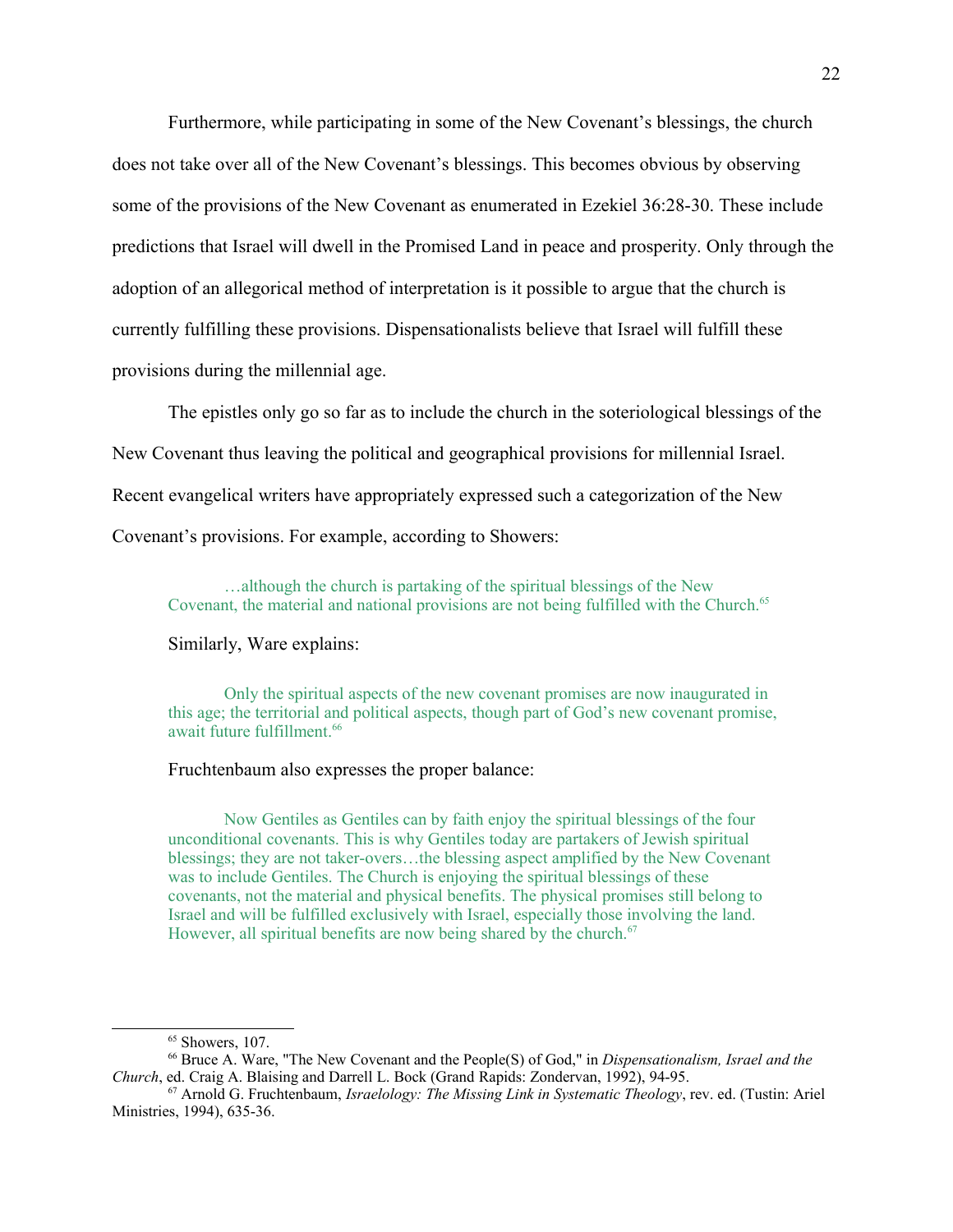Decker provides the following helpful chart that assists interpreters in understanding which of the New Covenant's blessings are being fulfilled within the church today.<sup>[68](#page-22-0)</sup>

| <b>Provisions</b>     | <b>Old Testament</b> | <b>New Testament</b> |
|-----------------------|----------------------|----------------------|
| Internalization       | Jer $31:33$          | John 16:13           |
| Relationship with God | Jer 31:33            | John 14:23           |
| Knowledge             | Jer $31:34$          | 1 John $5:20$        |
| Forgiveness           | Jer $31:34$          | Eph $1:7$            |
| Responsiveness        | Ezek 36:26           | Rom 7:22             |
| Obedience             | Ezek 36:27           | Rom 8                |

<span id="page-22-0"></span><sup>68</sup> Decker, "The Church's Relationship to the New Covenant (Part 1)," 292.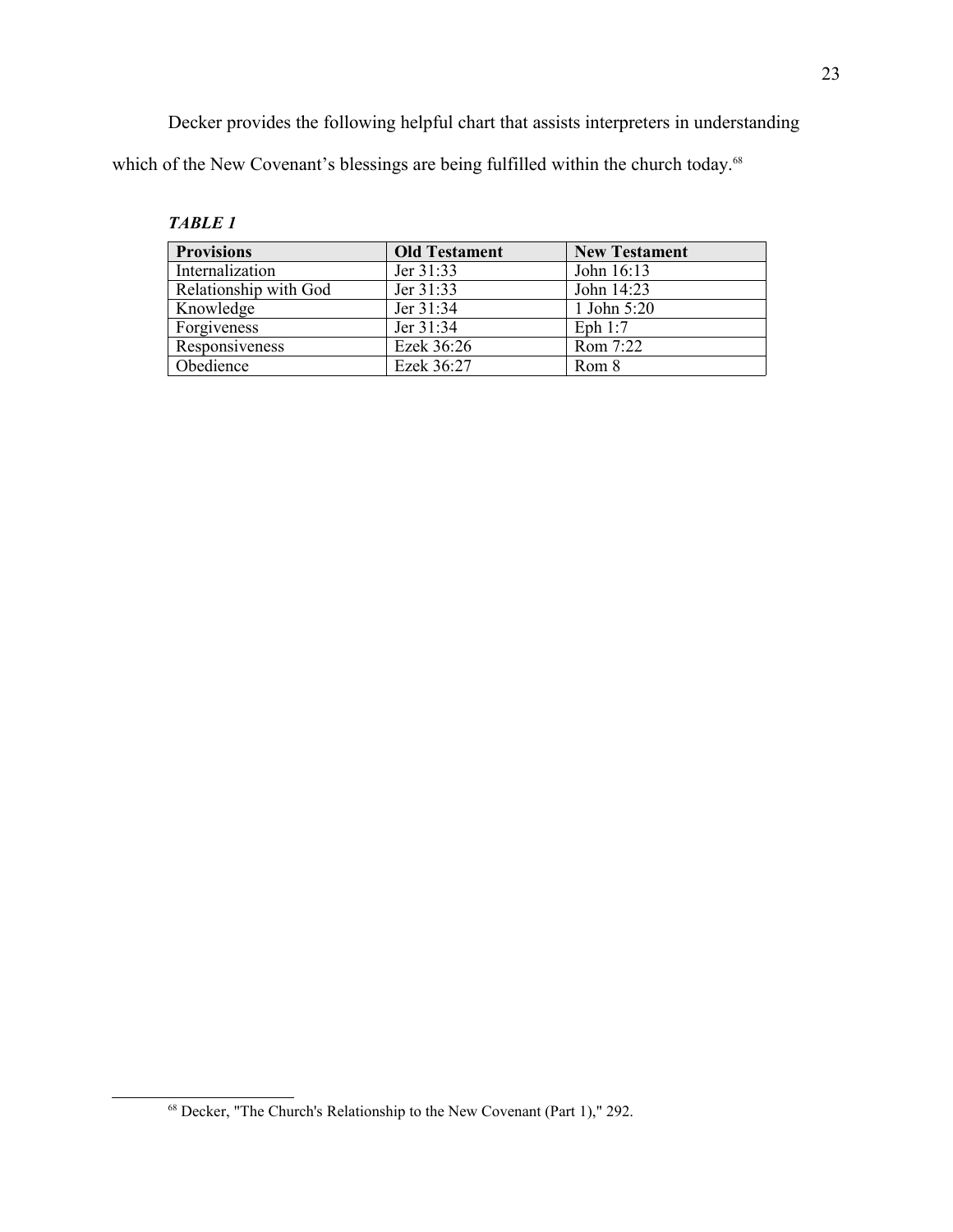# **RESOLVING THEOLOGICAL PROBLEMS ASSOCIATED WITH THE NEW TESTAMENT'S PRESENTATION OF THE NEW COVENANT**

As previously discussed a strong New Testament exegetical case can be made concerning the ratification of the New Covenant with Christ's death and the church's participation in some of the blessings of the New Covenant. However, such an exegetical conclusion has raised theological problems. For example, if the church is not a party to the New Covenant and the New Covenant's provisions will ultimately be fulfilled with millennial Israel, how is it possible for the church to share in any of the New Covenant blessings? Moreover, if the dispensational understanding of separate programs for Israel and the church is correct, then how is it possible for the church to share in any of Israel's covenants?

## Christ Mediates Both Programs

Perhaps one solution to this theological dilemma is to understand that Jesus is the author of both the program for Israel and the program for the church. Thus, a slight intermingling of both programs is possible because it is Christ who is ultimately the author of both. Toussaint explains:

Since the King has provided the basis of establishing the new covenant with Israel, it is very possible for some of the spiritual benefits to be available in the church age. The church's relationship to the new covenant is parallel in certain respects to its connection with the kingdom promises of Israel. The church is constituted, blessed, and directed by the same Person who shall bring about the literal Jewish kingdom.<sup>[69](#page-23-0)</sup>

# Christ as the True Israel

Another possibility for understanding how the church shares in Israel's New Covenants is the recognition of Jesus as the true Israel. In other words, the church's participation in Israel's covenant can be explained in terms of her intimate connection to Christ who is the true Israel. Scripture suggests that Christ is the true Israel. For example, Jesus refers to Himself as the vine in John 15:1. Perhaps He is borrowing this imagery from Isaiah 5:1-7, which describes Israel as the vineyard.<sup>[70](#page-23-1)</sup>

<span id="page-23-1"></span><span id="page-23-0"></span> $69$  Toussaint, 302-3.

<sup>70</sup> Stanley D. Toussaint, *Class Notes of Andy Woods in Be2035 Seminar in Hebrews and the General Epistles* (Dallas Theological Seminary, Spring 2003).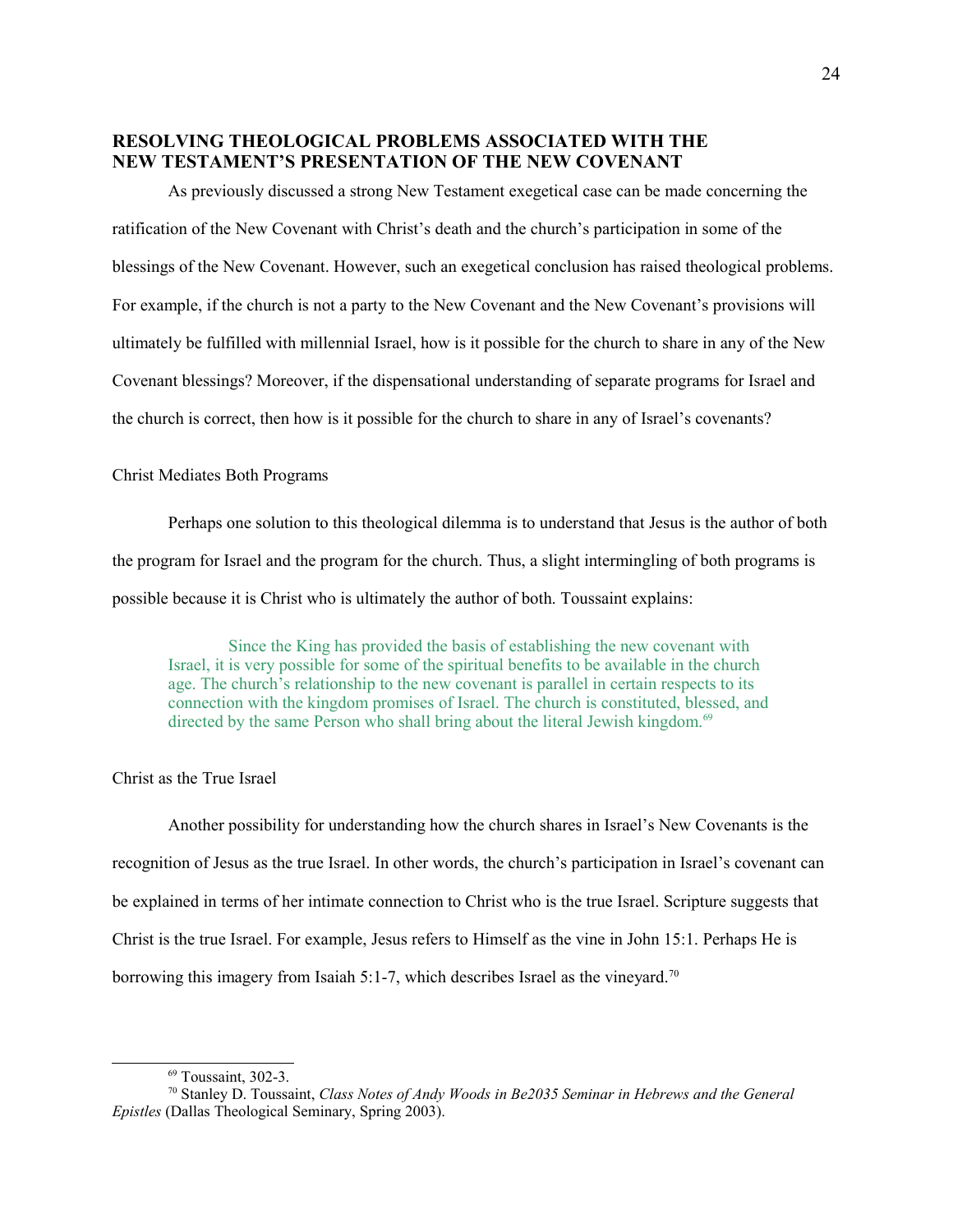The early chapters of Matthew also seem to argue that Christ is the true Israel. Matthew appears to use Old Testament prophecy to make this argument. For example, although Matthew 2:13-15 uses Hosea 11:1 as a prophecy of the baby Jesus' flight from Egypt, the context of Hosea 11:1 describes Israel's exodus experience. Similarly, although Matthew 2:16-18 uses Jeremiah 31:15 as a prediction of Herod putting to death the male children in Bethlehem, the context of Jeremiah 31:15 describes the death of Jewish children caused by the Babylonian persecution. Dyer believes that these Old Testament passages are used in this manner in the early chapters of Matthew's gospel because Matthew is attempting to draw a parallel between Israel and Jesus. God called Israel to be a light to the Gentiles (Isa 49:6), but Israel failed. Conversely, the Father called Christ to be a light to the world (John 8:12), and Christ succeeded where Israel failed. Thus, Christ became the true Israel.<sup>[71](#page-24-0)</sup>

In fact, Matthews's gospel records numerous instances where Christ succeeded in the very area that Israel failed. For example, although both Israel and Christ were called from Egypt as children (Hos 11:1; Matt 2:15), only Christ was obedient. Moreover, although both Israel and Christ were baptized (1 Cor 10:1-2; Matt 3), only Christ obeyed God after this baptism experience (Exod 15:22-26; Matt 3:17). Furthermore, although both Israel and Christ went into the wilderness to be tempted (Exod-Num; Matt 4), only Christ successfully endured temptation.[72](#page-24-1) Because Christ succeeded where Israel failed, Christ became the true Israel.

Isaiah's servant songs (Isa 42; 49-57) also argue for identifying Christ as the true Israel. In these passages, Israel's calling is portrayed as the true servant of God (Isa 42:1-7). Yet, these passages indicate that Israel failed in fulfilling this calling (Isa 42:18-22). Thus, God predicted that He would raise up a new servant to become all that Israel failed to be (Isa 49:1-7). This second servant is obviously Christ (Isa 52:13-53:12). This point is clarified through Christ's

<span id="page-24-1"></span><span id="page-24-0"></span><sup>71</sup> Charles Dyer, "Biblical Meaning of "Fulfillment"," in *Issues in Dispensationalism*, ed. Wesley R. Willis (Chicago: Moody, 1994), 55.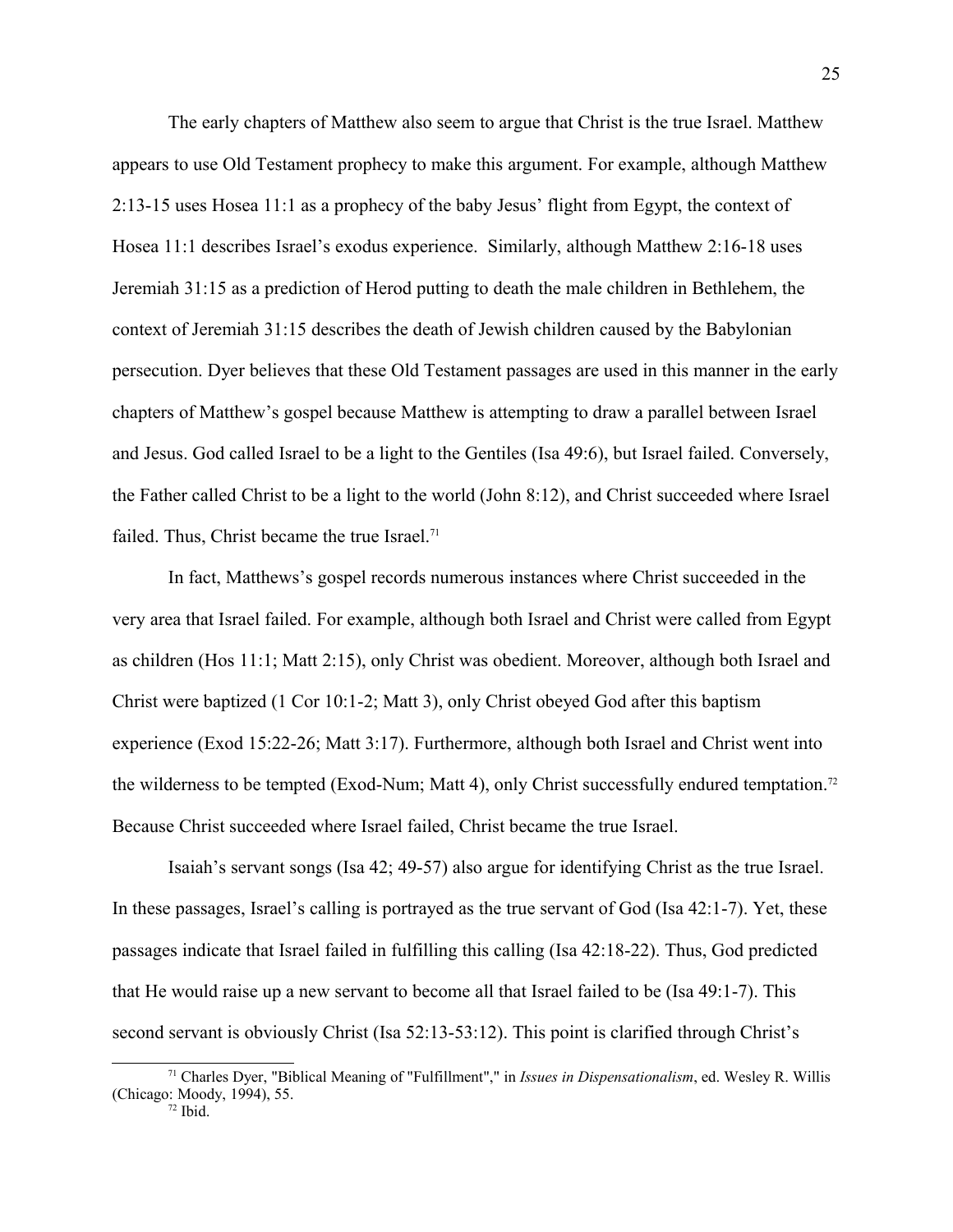application of some of the servant song passages to Himself (Matt 12:17-21). Thus, Christ became a sort of new Israel in succeeding in the very calling that Israel had failed in.[73](#page-25-0) In sum, the church's participation in Israel's covenant can be explained in terms of her intimate connection to Christ who is the true Israel.

## *The Church Already Shares in Israel's Blessings*

Another way of reconciling how the church shares in Israel's New Covenant is by understanding the numerous blessings that the church already shares with Israel. In other words, if the church already participates in many of Israel's blessings, it should come as no surprise that the church also participates in some of the blessings of Israel's New Covenant. Toussaint specifies several ways that the church already participates in Israel's program.[74](#page-25-1)

First, Christ promised the apostles, who would become the foundation of the church (Eph 2:20), that they would reign over Israel in the land during the millennium (Matt 19:28; Luke 22:28-30). Second, in Romans 11, believing Gentiles, who are symbolized as wild branches (Rom 11: 24), share in the root of the olive tree. This root of the olive tree represents the Jewish patriarchs (Rom 11:16). Third, Paul, in 1 Corinthians 6:2, promises the church it will judge the world and rule in the millennium. Fourth, Galatians 3:29 associates the church with Israel's land promises. Galatians 3:29 says, "And if you belong to Christ, then you are Abraham's offspring, heirs according to promise." The same chapter refers to the promises spoken to Abraham and to his seed (v. 16). The phrase "and to your seed" includes the land promises in Genesis (Gen 13:15; 15:18; 17:7-8; 24:7; 26:3; 28:4, 13; 48:4). Thus, the church must somehow be related to the land promises.

Fifth, Ephesians 2:19 associates the church with Israel's covenants. Ephesians 2:19 says that the church consists of those who "are no longer strangers and aliens [to the covenants of

<span id="page-25-0"></span><sup>73</sup> Charles Dyer and Gene Merrill, *Old Testament Explorer*, ed. Charles R. Swindoll and Roy B. Zuck, Swindoll Leadership Library (Nashville: Word Publishing, 2001), 565-66.

<span id="page-25-1"></span><sup>74</sup> Stanley D. Toussaint, "Israel and the Church of a Traditional Dispensationalist," in *Three Central Issues in Contemporary Dispensationalism*, ed. Herbert W. Bateman (Grand Rapids: Kregel, 1999), 249-52.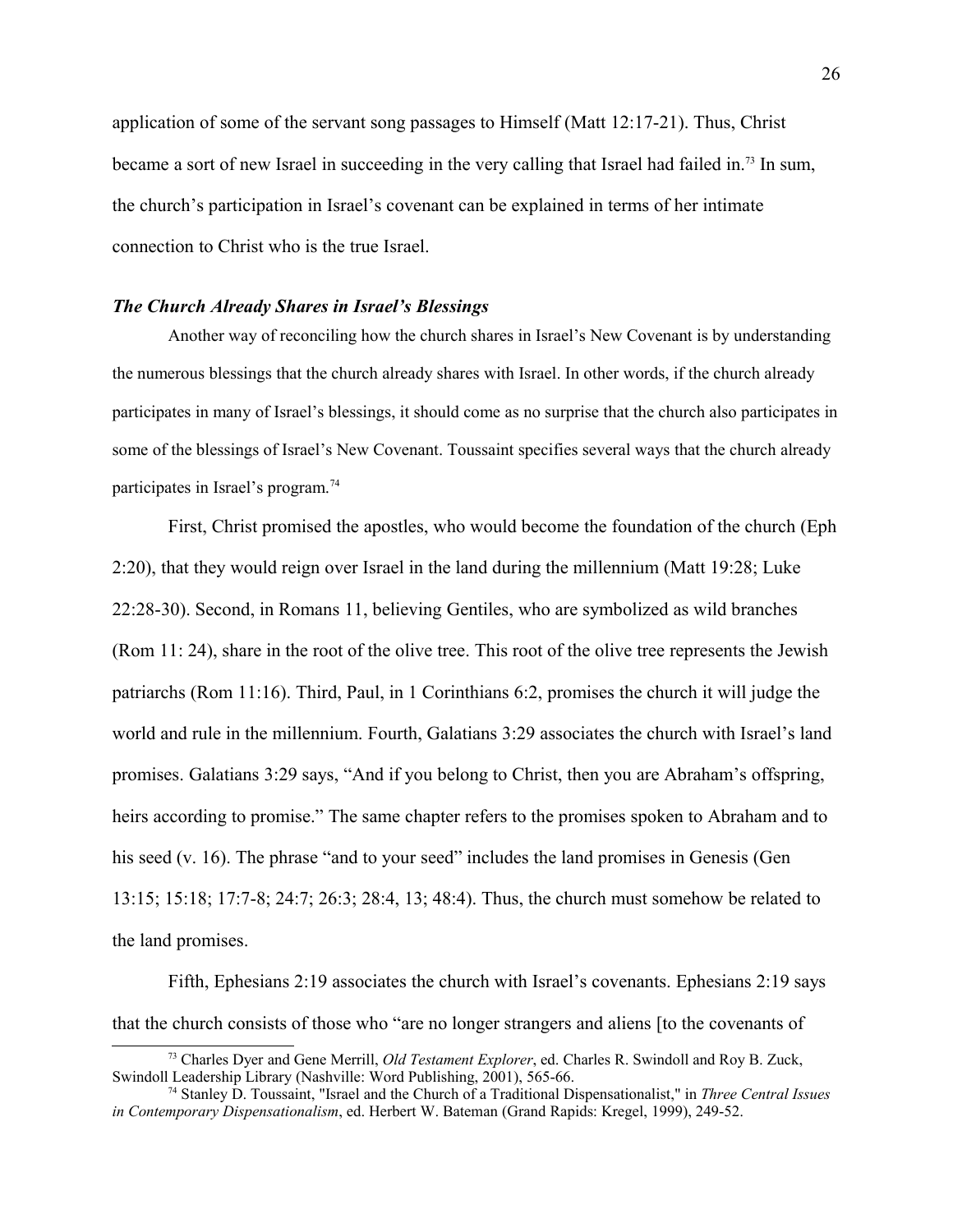promise, v. 12], but you are fellow citizens with the saints." Both verses 12 and 19 are looking at the covenants of promise given to Israel. Thus, somehow the church participates in the Jewish covenants and hope. Sixth, Hebrews 11:39-40 associates the church with the heirs of the Old Testament promises when it says, "And all these having gained approval through their faith, did not receive what was promised, because God had provided something better for us, so that apart from us they should not be made perfect." The pronouns "us" and "they" join the church and Old Testament believers together as somehow participating in future blessings. Seventh, Luke 19:11-27 pictures Israel and the church as being rewarded together. This passage deals with the Lord returning to reign and giving his faithful servants varying degrees of authority to rule over cities in the kingdom age. This prediction seems equally applicable to both Israel and the church. In sum, given the fact that the church already participates in Israel's blessings, it should come as no surprise that the church also participates in the blessing of Israel's New Covenant.

### *Gentiles as Contemplated Beneficiaries under Israel's Covenants*

A final way of understanding how the church can participate in the blessings of Israel's New Covenant is by recognizing that the Gentiles are already contemplated beneficiaries of Israel's covenants. This is certainly true with the Abrahamic Covenant. According to Benware:

Provision for the Gentiles was made in the Abrahamic covenant ("in you all the families of the earth shall be blessed," Gen. 12:3). The salvation and blessing of Gentiles was always part of God's plan and concern.<sup>[75](#page-26-0)</sup>

Moreover, although Israel and God are the only parties to the New Covenant, no where does the Old Testament say that the Gentiles are completely excluded from its provisions. The conclusion of Gentile exclusion could only be logically drawn if the text specified that Israel's status under the covenant was exclusive. However, the Old Testament merely speaks of Israel's inclusion.<sup>[76](#page-26-1)</sup> In fact, a few Old Testament references to the New Covenant do anticipate Gentile involvement and blessing (Isa 55:5;

<span id="page-26-0"></span><sup>75</sup> Paul N. Benware, *Understanding End Times Prophecy* (Chicago: Moody, 1995), 72.

<span id="page-26-1"></span><sup>76</sup> Robert L. Saucy, *The Case for Progressive Dispensationalism* (Grand Rapids: Zondervan, 1993), 114.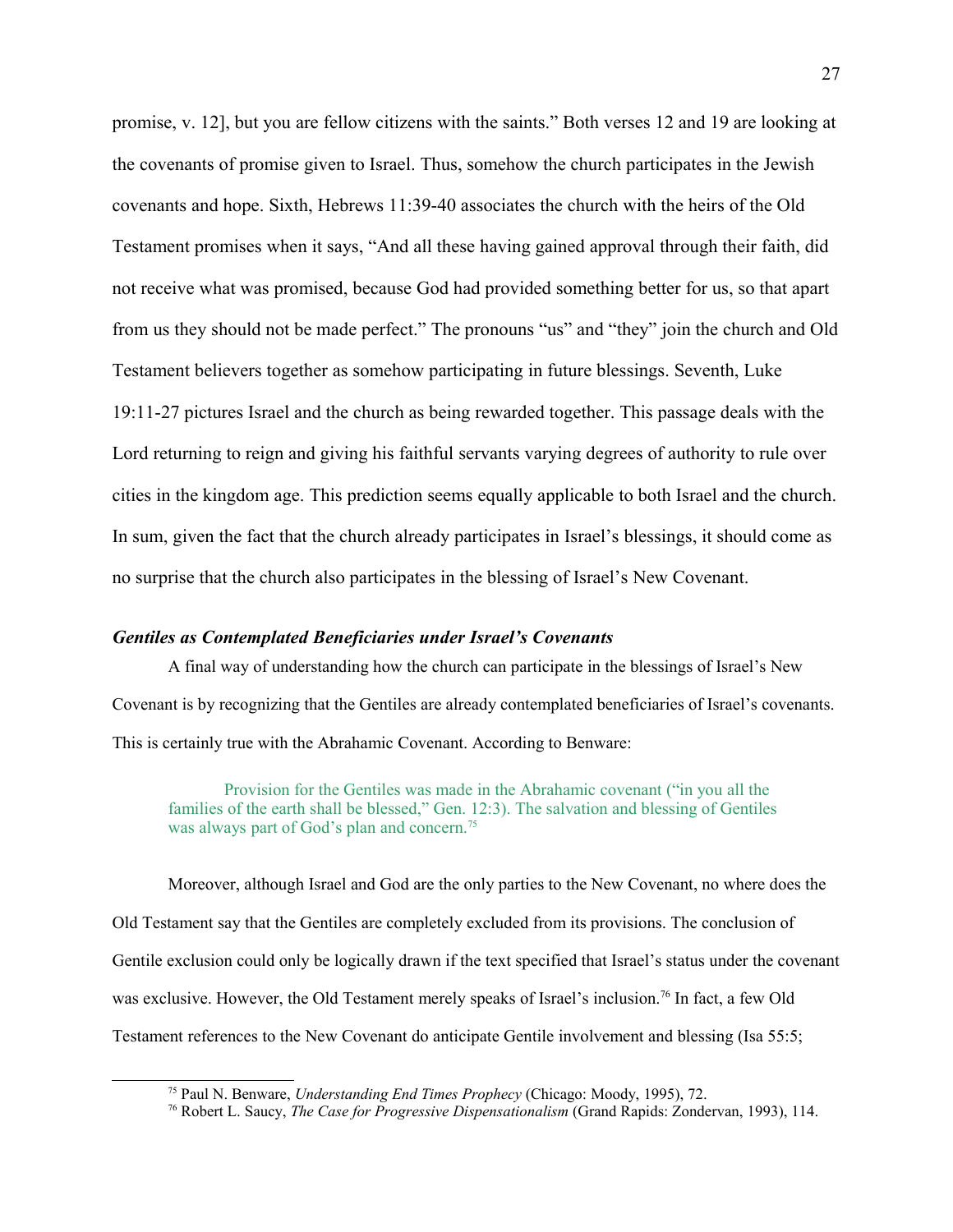Ezek 36:36; 37:28).<sup>[77](#page-27-0)</sup> In conclusion, if the Gentiles are already contemplated beneficiaries under Israel's covenants, then it should not be surprising to discover the New Testament's teaching that the church participates in some of the New Covenant blessings.

# **INADEQUATE NEW COVENANT VIEWS**

The preceding discussion has attempted to present an understanding of the New Covenant's relation to the church that maintains both the continuity and discontinuity between God's programs for Israel and the church. However, interpreters have proposed other options that seem to handle the subject of the New Covenant's relation to the church in a less satisfactory manner. In this third and final section, four such methods will be highlighted along with the flaws in each approach. These inadequate methods include the two-covenant view of classical dispensationalism, the replacement view typically associated with amillennialism and postmillennialism, the church's non-participation in the New Covenant as taught by John Master, and the complementary hermeneutical approach of progressive dispensationalism.

# **TWO COVENANT VIEW**

Proponents of the two-covenant view attempt to resolve the tension between Israel's New Covenant as revealed in the Old Testament and the church's participation in the New Covenant's blessings by proposing that there are actually two new covenants. One was made with Israel and the other was made with the church. Lewis Sperry Chafer was the individual most responsible for popularizing such an approach. According to Chafer:

The eighth covenant is with Israel and conditions their life kingdom (cf. Jer. 31:31-34)…There remains to be recognized a heavenly covenant for the heavenly people, which is also styled like the preceding one for Israel a "new covenant." It is made in the blood of Christ (cf. Mark 14:24) and continues in effect throughout this age, whereas the new covenant made with Israel happens to be future in its application. To suppose that these two covenants–one for Israel and one for the church–are the same is to assume that there is a latitude of common interest between God's purpose for Israel and His purpose for the church. Israel's covenant, however, is new only because it replaces the Mosaic, but the church's covenant is new because it introduces that which is God's mysterious and unrelated purpose. Israel's new covenant rests specifically on the sovereign "I will"

<span id="page-27-0"></span><sup>77</sup> Ibid., 122-25.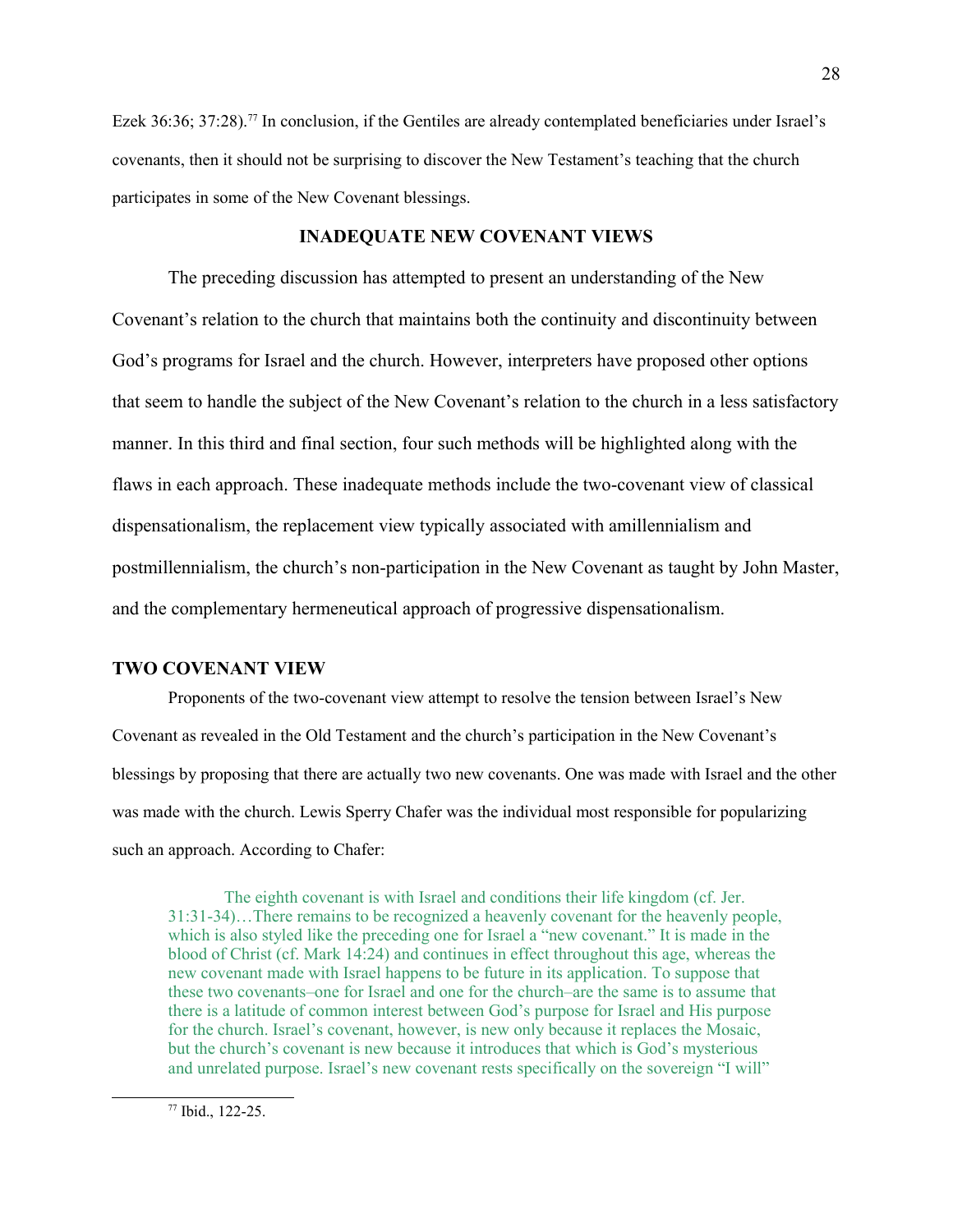of Jehovah, while the new covenant for the church is made in Christ's blood. Everything that Israel will yet have, to supply another contrast, is the present possession of the church–and infinitely more.[78](#page-28-0)

Unfortunately, Chafer's view lacks a solid exegetical foundation. Decker explains:

The basis for this view is the presupposition that there can be no common interest between God's purposes for Israel and for the Church. The position suffers two fatal flaws: Scripture never explicitly says that there are two new covenants nor does it ever juxtapose them in the same context, and second, it is built on a theological presupposition rather than on an exegesis of the text. Chafer's determination to maintain a complete separation between Israel and the Church has forced him to an exegetically indefensible conclusion.[79](#page-28-1)

The two-covenant view also suffers from other flaws. According to Toussaint:

Paul was clear in his delineation between the church and Israel in God's program (Romans 9-11). Why then would he not have been specific in pointing out the difference between two new covenants? $80$ 

Moreover, the two-covenant view suffers from a complete lack of contemporary scholarly

support. Although the early writings of Ryrie and Walvoord sought to defend the two-covenant position, <sup>[81](#page-28-3)</sup>

their later writings demonstrate an abandonment of this position and instead teach that the church

participates in some aspects of the one New Covenant.<sup>[82](#page-28-4)</sup> Blaising observes that he "knows no

dispensational scholar who holds it today."[83](#page-28-5)

#### **REPLACEMENT VIEW**

On the other end of the theological spectrum is the replacement view. Proponents of this view

maintain that the New Testament citations of the New Covenant indicate that the promises given to Israel

find their complete fulfillment in the church. In other words, the church does not merely partake of

Program? (Part 3)," *Bibliotheca Sacra* 137 (July-September 1980): 220.

<span id="page-28-0"></span><sup>78</sup> Lewis Sperry Chafer, *Systematic Theology*, 8 vols. (Dallas: Dallas Seminary Press, 1948; reprint, [8 vols. in 4], Grand Rapids: Kregel, 1993), 7: 98-99.

<sup>79</sup> Rodney Decker, "Dispensational Views of the New Covenant," in *Dictionary of Pre Millennial Theology*, ed. Mal Couch (Grand Rapids: Kregel, 1996), 281.

<span id="page-28-4"></span><span id="page-28-3"></span><span id="page-28-2"></span><span id="page-28-1"></span><sup>80</sup> Toussaint, *Behold the King*, 302.

<sup>81</sup> John F. Walvoord, *The Millennial Kingdom* (Grand Rapids: Zondervan, 1959), 208-20. Charles Ryrie, *The Basis of the Pre Millennial Faith* (Neptune, NJ: Loizeaux, 1953), 105-25.

<sup>82</sup> Charles Ryrie, "Covenant, New," in *The Wycliffe Bible Encyclopedia*, ed. Charles F. Pfeiffer and Howard F. Vos and J. Rea (Chicago: Moody, 1975), 1:392. John F. Walvoord, "Does the Church Fulfill Israel's

<span id="page-28-5"></span> $83$  Craig A. Blaising, "Development of Dispensationalism by Contemporary Dispensationalists (Part 2)," *Bibliotheca Sacra* 145 (July-September 1988): 278.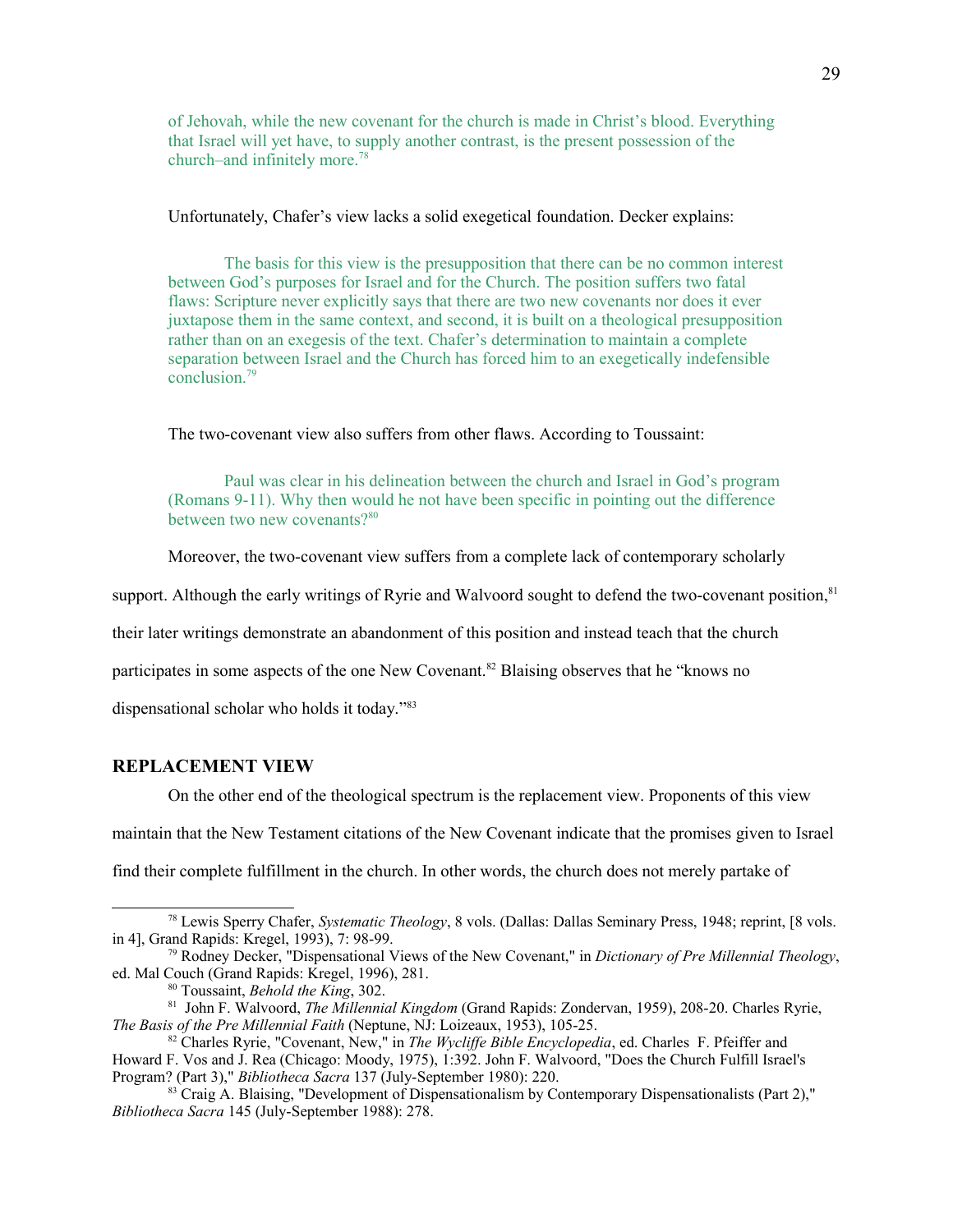Israel's New Covenant blessings but rather completely takes them over. Thus, Carr asserts, "The mediator of the New Covenant is ratifying it with the Princes of the New Israel."[84](#page-29-0) Such a view is prominent within amillennial and postmillennial theological systems, which hold that the church has permanently replaced Israel in the plan and purposes of God.

However, this view, like the two-covenant view, is fraught with difficulties. First, it requires a leap in logic. The church's participation in some aspects of the New Covenant does not mean that the church takes over the New Covenant. Similar thinking would dictate that because Texas participates in some of the territory of the United States, Texas becomes the United States. Second, the church is obviously not fulfilling all of the provisions of the New Covenant. The church is not currently dwelling in prosperity in the Promised Land. Thus, the replacement view only becomes plausible to the extent that the interpreter allegorizes the New Covenant provisions.

Third, the replacement view fails to acknowledge God's unconditional covenant made with ethnic Israel (Gen 15:7-17; Jer 31:35-37). Fourth, the view requires allegorization of the numerous references that speak of future restoration and prominence for national Israel (Isa 2:1-4). Fifth, it attempts to change the church into Israel despite the fact that the term "Israel" is never used for the church anywhere in the New Testament.<sup>[85](#page-29-1)</sup> Sixth, the theological view that the church has become the new Israel is not detectable in church history until A.D. 160.<sup>[86](#page-29-2)</sup>

# **THE CHURCH'S NON-PARTICIPATION IN THE NEW COVENANT**

John Master is a modern proponent of this view. $87$  According to Master, the church has no relationship with the New Covenant. The New Covenant is exclusively for Israel in the future millennial kingdom. Although the church enjoys similar spiritual blessings as those specified for Israel, they are not given to the church because of the New Covenant. The only relationship between the church and the New Covenant is that the church is united to Jesus Christ who is the mediator of the New Covenant. The

<span id="page-29-1"></span><span id="page-29-0"></span><sup>84</sup> Arthur Carr, *The Gospel According to St. Matthew* (Cambridge: University Press, 1894), microfiche: 291. <sup>85</sup> Fruchtenbaum, 684-99.

<sup>86</sup> C. Marvin Pate, "A Progressive Dispensationalist View of Revelation," in *Four Views on the Book of Revelation*, ed. C. Marvin Pate (Grand Rapids: Zondervan, 1998), 164.

<span id="page-29-3"></span><span id="page-29-2"></span> $87$  Master, 93-110.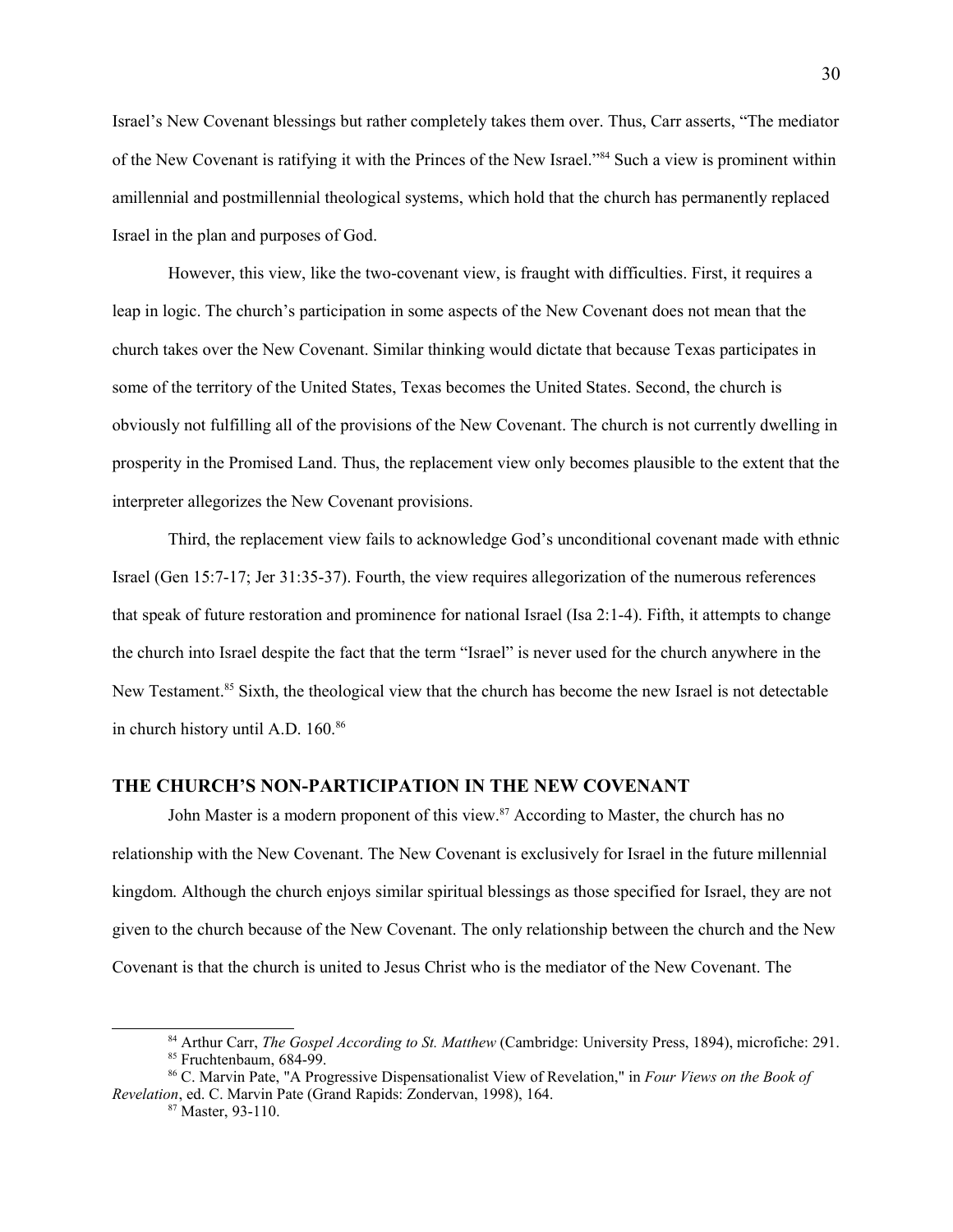burden of proof shifts to Master to explain why 1 Corinthians 11:23-26 and 2 Corinthians 3:6-18 seemingly apply the New Covenant to the church.

Regarding 1 Corinthians 11:23-26, Master observes that the teaching regarding the New Covenant is drawn from Christ's statements in the Upper Room Discourse that were given in an eschatological context. Master sees a similar eschatological context regarding the New Covenant emphasis in 1 Corinthians 11:23-26. According to Master:

Paul's quotation of Jesus specifically identifies the breaking of the bread as a memorial of his death for the believers in Corinth. The expression "for you," however, is not found in Paul's mention of the cup of the New Covenant (v. 25; cf. Lk. 22:20). The absence of this expression with the mention of the cup might indicate that the bread is a memorial specifically for them but the cup does not relate directly to them but rather to God's covenant faithfulness to Israel's future.<sup>[88](#page-30-0)</sup>

However, it seems unusual to view the table as a memorial commemorating something done for a third

party. The notion of an ordinance as a memorial seems more appropriate as a direct reference rather than

an indirect command regarding a third party.[89](#page-30-1)

In addition, Master contends that the cutting of a covenant does not necessarily mean that the

covenant is operational today. He notes:

The new covenant was ratified by Christ's death on the cross. Yet because a covenant has been "cut" does not mean that it is fully operational. God "cut" a covenant with Abraham regarding the land (Gen. 15), which has not been fulfilled. There may or may not be a period of time between the cutting of the covenant and it's realization in human experience, when it becomes functional.<sup>[90](#page-30-2)</sup>

Again, it is odd to for the church to have an ordinance that celebrates and remembers the

"cutting" of the New Covenant if the church were not somehow sharing in some of the blessings of the

covenant.<sup>[91](#page-30-3)</sup>

Regarding 2 Corinthians 3:6-18, Master maintains that Paul calls himself a minister of a new

covenant in order to emphasize the character of his ministry. In other words, rather than identifying

himself as a minister of Jeremiah's New Covenant, Paul is speaking of "a new kind of ministry" in

<span id="page-30-0"></span><sup>88</sup> Ibid., 99.

<span id="page-30-1"></span><sup>89</sup> Decker, "The Church's Relationship to the New Covenant (Part Two)," 440.

<span id="page-30-2"></span><sup>&</sup>lt;sup>90</sup> Master, 99.

<span id="page-30-3"></span><sup>&</sup>lt;sup>91</sup> Penney: 467.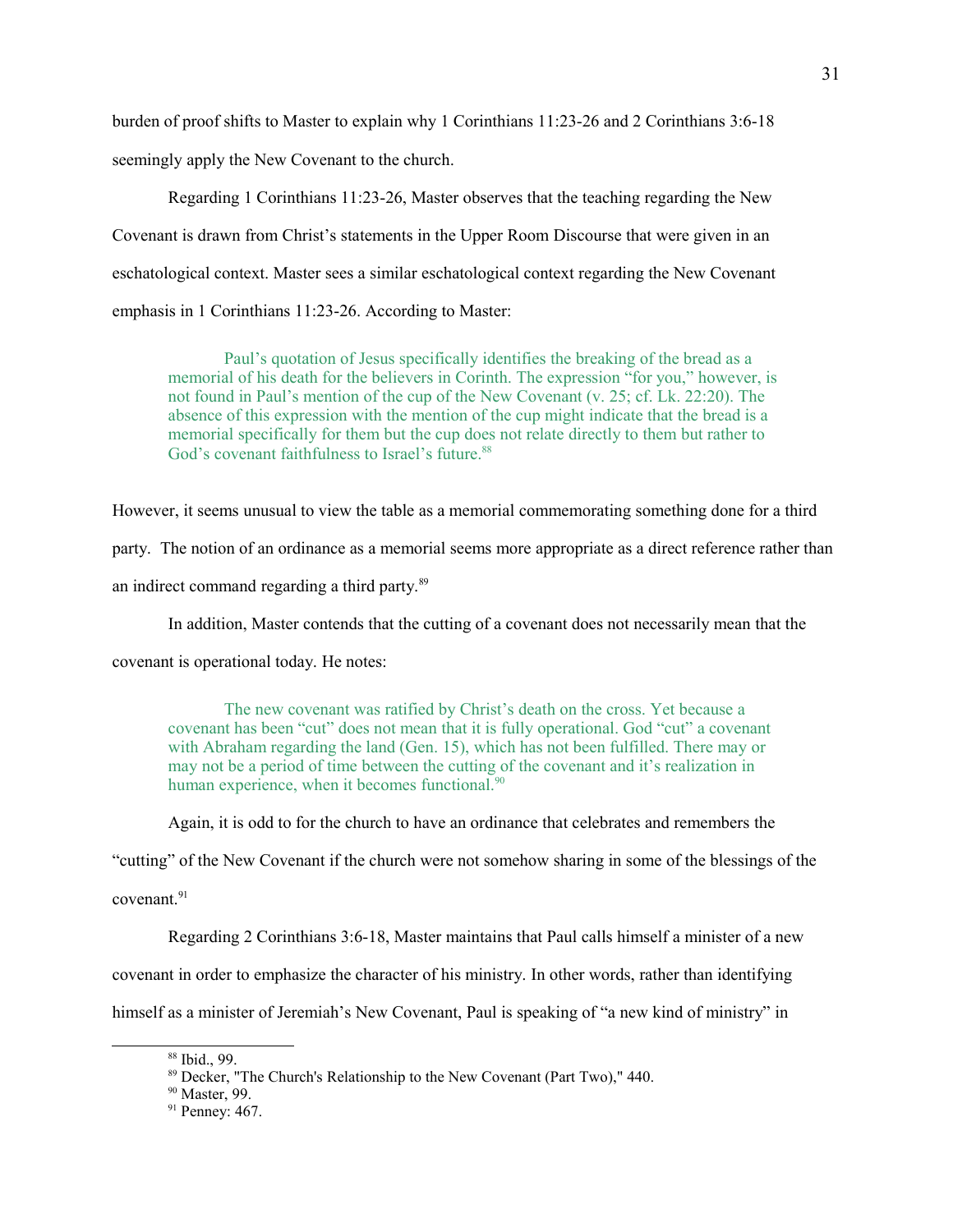contrast to others who emphasize a ministry of works and self-effort. Master bases his argument on the anarthrous construction of "a new covenant" in 2 Corinthians 3:6. Master observes that 2 Corinthians 3:6 says "a new covenant" rather than "the New Covenant." Furthermore, Master understands "the letter" (gramma) in Corinthians 3:6 to refer to the misuse of the Mosaic Law rather than to the Old Testament Law itself. $92$ 

However, both of these arguments are problematic. For example, an anarthrous construction does not necessarily communicate a qualitative emphasis.<sup>[93](#page-31-1)</sup> Moreover, while it is true that 2 Corinthians 3:6 does not say "the New Covenant" but rather says "a new covenant," Jeremiah 31 does not say "the New Covenant" either. Paul probably did not use the expression "the New Covenant" because his purpose was not to point out which covenant. Rather, his purpose was to emphasize the different nature of the New Covenant when compared to the Old Covenant. Interestingly, the passage does not specify the Mosaic Covenant either. However, the context makes it clear that the Mosaic Covenant is in view. Similarly, the context also makes it clear that the New Covenant is in view without the necessity of the passage specifically identifying the New Covenant.<sup>[94](#page-31-2)</sup>

Furthermore, the argument that the "letter" (gramma) refers to the misuse of the Mosaic Law rather than the Mosaic Law itself seems to ignore numerous contextual factors to the contrary. For example, the passage also mentions "engraved in letters of stone" (v. 7), "written on tablets of stone" (v. 3), and "the face of Moses" (v. 7). These references all seem to point to the Law of Moses itself rather than the mere misuse of it. It is also seems odd to view the misuse of the law as that which was glorious before the coming of the New Covenant (vv.  $7-11$ ).<sup>[95](#page-31-3)</sup>

Some following Master's view might contend that the church cannot be benefiting from the provisions of the New Covenant because there is no universal knowledge among God's people today. In light of the New Covenant provision found in Jeremiah 31:34, such universal knowledge would have to be the present experience of God's people if they are indeed sharing in the New Covenant's blessings.

<span id="page-31-0"></span> $92$  Master, 100-1.

<span id="page-31-1"></span><sup>&</sup>lt;sup>93</sup> Decker, "Dispensational Views of the New Covenant," 281.

<span id="page-31-2"></span><sup>&</sup>lt;sup>94</sup> Penney: 468.

<span id="page-31-3"></span><sup>&</sup>lt;sup>95</sup> Decker, "The Church's Relationship to the New Covenant (Part Two)," 440 n. 45.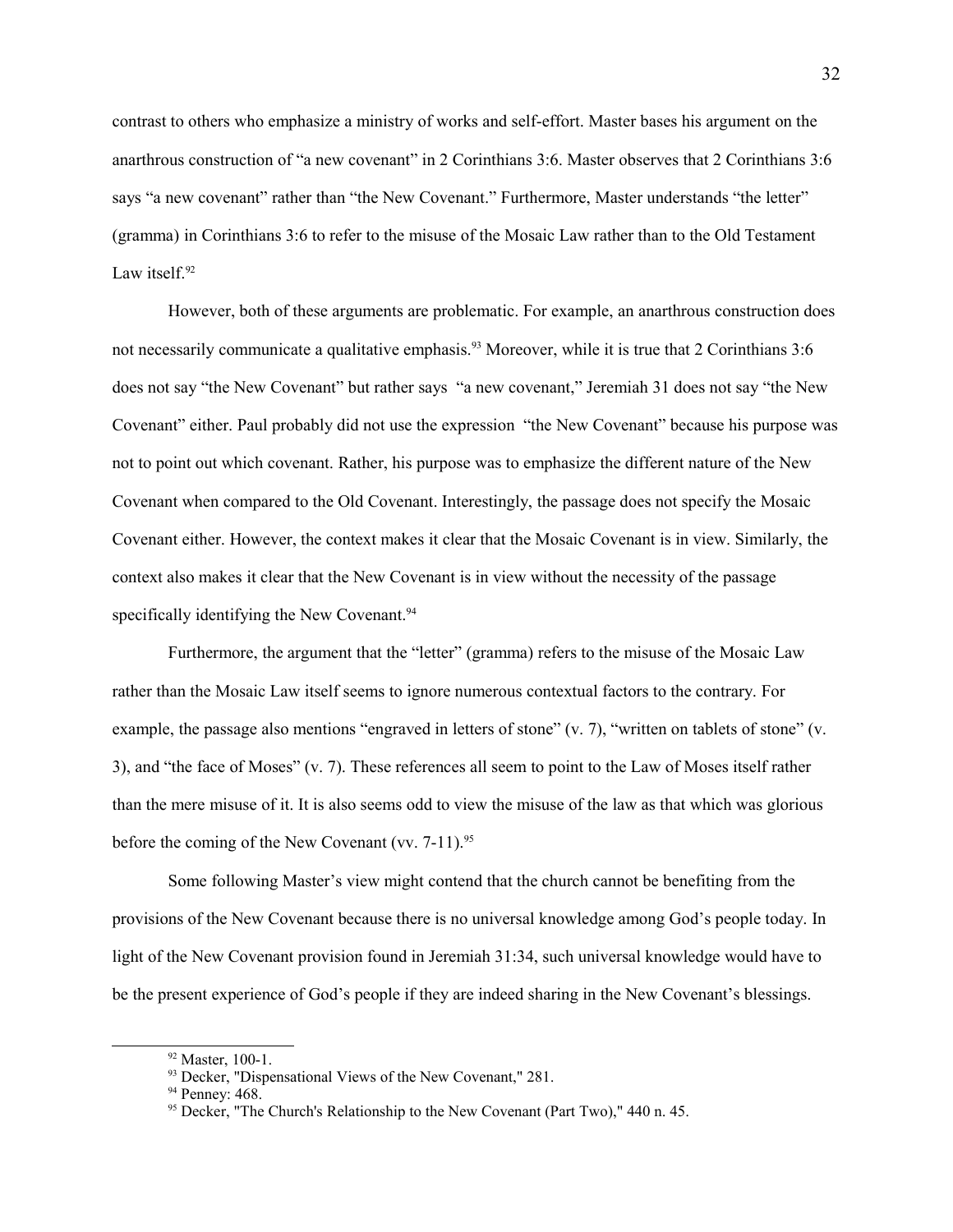However, the New Testament regularly teaches about the illuminating ministry of the Holy Spirit (John 6:45; 16:12-13; 1 John 2:20, 27). All New Testament believers experience such illumination because of the Spirit's work in their lives. When viewed from this standpoint, all believers experience the type of universal knowledge spoken of in Jeremiah 31:34.[96](#page-32-0)

# **COMPLEMENTARY HERMENEUTICS**

Complementary hermeneutics offered by progressive dispensationalism represents a final inadequate approach toward understanding the church's relationship to the New Covenant. Most normative and progressive dispensationalists agree that the church shares in some of the blessings of the New Covenant. However, normative dispensationalists often disagree with the hermeneutical methodology employed by progressives in reaching this conclusion. Complementary hermeneutics means:

…that the New Testament does introduce change and advance; it does not merely repeat Old Testament revelation. In making complementary additions, however, it does not jettison old promises. The enhancement is not at the expense of the original promise.<sup>[97](#page-32-1)</sup>

Progressives believe that the New Testament uses this complementary approach when it applies the New

Covenant to the Gentiles. Bock notes:

…some themes and texts have a complementary relationship. The additional inclusion of some in the promise does not mean that the original recipients are thereby excluded. The expansion of promise need not mean the cancellation of earlier commitments God has made. The realization of a new covenant hope today for Gentiles does not mean that the promise made to Israel in Jeremiah 31 has been jettisoned.<sup>[98](#page-32-2)</sup>

However, must one believe that the New Testament has introduced change and advance

in applying the New Covenant to Gentiles? God's covenant program has always contemplated

Gentiles as beneficiaries (Gen 12:3). New Covenant prophecies from the Old Testament also

contemplate Gentiles as beneficiaries (Isa 55:5; Ezek 36:36; 37:28). Thus, when the New

*Dispensationalism, Israel and the Church*, ed. Craig A. Blaising and Darrell L. Bock (Grand Rapids: Zondervan, 1992), 392-93.

<span id="page-32-0"></span><sup>96</sup> Kent, "The New Covenant and the Church," 294-95.

<span id="page-32-2"></span><span id="page-32-1"></span> $97$  Craig A. Blaising, "Dispensationalism, Israel and the Church: Assessment and Dialogue," in

<sup>98</sup> Darrell L. Bock, "Interpreting the Bible-How Texts Speak to Us," in *Progressive Dispensationalism*, ed. Darrell L. Bock Craig A. Blaising (Wheaton: Victor, 1993), 103-4.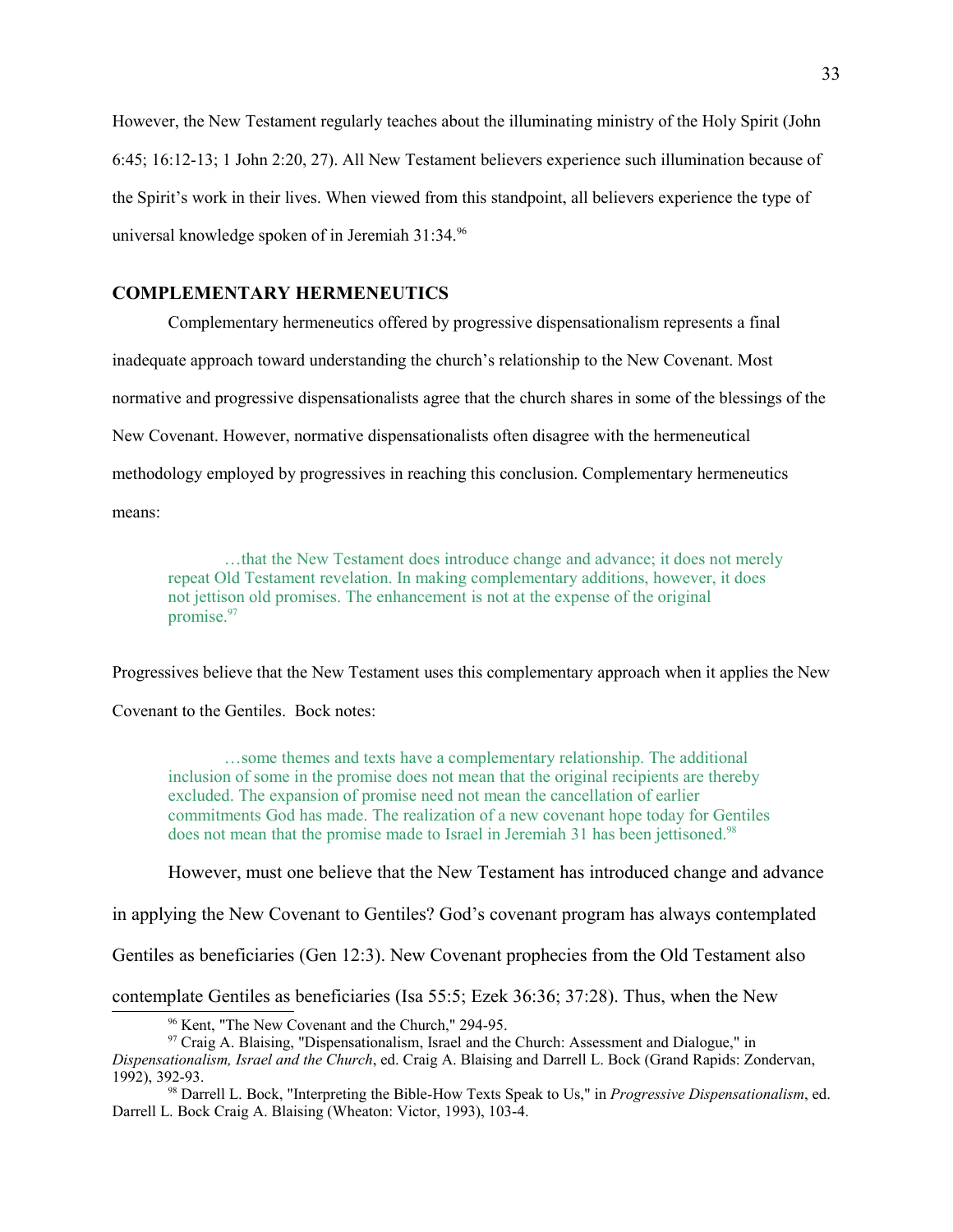Testament speaks of Gentiles sharing in the blessings of the New Covenant, it is not really introducing change but merely restating what has already been disclosed in the Old Testament. It is true that the Old Testament does not use the word "church" when discussing the Gentiles as New Covenant beneficiaries. However, this absence is only due to the fact that the church was an undisclosed mystery during the Old Testament era (Eph 3:9).

Rather than seeing the church's participation in the New Covenant as a complementary addition made by the New Testament, it is better to view such participation as more specificity further disclosed in the progress of revelation. Lightner explains this distinction:

"Complementary hermeneutics" must not be confused with the historic orthodox doctrine of progressive revelation. The latter truth means that God revealed His truth gradually, sometimes over a long period of time. What was revealed later never changed the original revelation, however. The meaning and the recipients of the original promise always remain the same.<sup>[99](#page-33-0)</sup>

The inclusion of the Gentiles and the church in the New Covenant is merely a more specific amplification of what was already revealed in the Old Testament. Ryrie correctly observes, "Concerning the church's relation to the covenant, it seems best understood in light of the progress of revelation." <sup>[100](#page-33-1)</sup> Thus, categorizing the church's inclusion in the New Covenant as a complementary change is inappropriate.

# **CONCLUSION**

This paper has sought to present a view of the New Covenant's relation to the church that maintains both the continuity and discontinuity between God's programs for Israel and the church. The paper has accomplished this objective by presenting what the Old Testament says about the New Covenant and how the New Testament applies the New Covenant to the church. This paper has also provided a contrast between the approach presented herein and other inadequate options for understanding the church's relationship to the New Covenant.

<span id="page-33-0"></span><sup>99</sup> Robert Lightner, *Last Days Handbook*, rev. ed. (Nashville: Thomas Nelson, 1997), 210.

<span id="page-33-1"></span><sup>&</sup>lt;sup>100</sup> Ryrie, "Covenant, New," 1:392.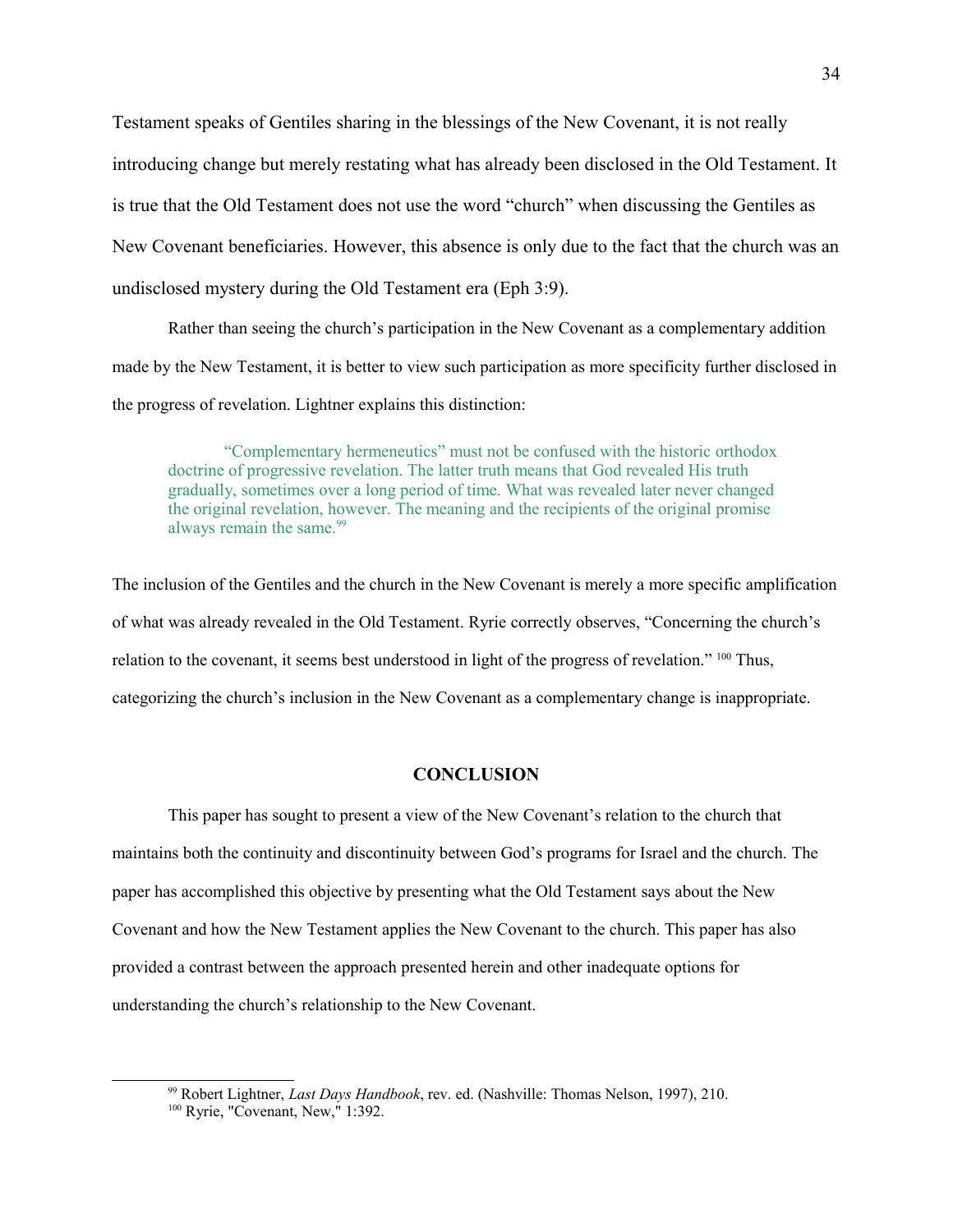# **BIBLIOGRAPHY**

Benware, Paul N. *Understanding End Times Prophecy*. Chicago: Moody, 1995.

Blaising, Craig A. "Dispensationalism, Israel and the Church: Assessment and Dialogue." In *Dispensationalism, Israel and the Church*, ed. Craig A. Blaising and Darrell L. Bock. Grand Rapids: Zondervan, 1992.

"Development of Dispensationalism by Contemporary Dispensationalists (Part 2)." *Bibliotheca Sacra* 145 (July-September 1988): 254-280.

- Bock, Darrell L. "Interpreting the Bible-How Texts Speak to Us." In *Progressive Dispensationalism*, ed. Darrell L. Bock Craig A. Blaising. Wheaton: Victor, 1993.
- Bruce, F.F. *The Epistle to the Hebrews* New International Commentary on the New Testament. Grand Rapids: Eerdmans, 1964.
- Carr, Arthur. *The Gospel According to St. Matthew*. Cambridge: University Press, 1894.
- Chafer, Lewis Sperry. *Systematic Theology*. 8 vols. Dallas: Dallas Seminary Press, 1948. Reprint, [8 vols. in 4], Grand Rapids: Kregel, 1993.
- Compton, R. Bruce. "An Examination of the New Covenant in the Old and New Testaments." Th.D. diss., Grace Theological Seminary, 1986.
- Decker, Rodney. "Dispensational Views of the New Covenant." In *Dictionary of Pre Millennial Theology*, ed. Mal Couch. Grand Rapids: Kregel, 1996.

\_\_\_\_\_\_\_\_. "Theology of the New Covenant." In *Dictionary of Premillennial Theology*, ed. Mal Couch. Grand Rapids: Kregel, 1996.

\_\_\_\_\_\_\_\_. "The Church's Relationship to the New Covenant (Part 1)." *Bibliotheca Sacra* 152 (July-September 1995): 290-305.

\_\_\_\_\_\_\_\_. "The Church's Relationship to the New Covenant (Part Two)." *Bibliotheca Sacra* 152 (October-December 1995): 431-456.

Dyer, Charles. "Biblical Meaning of "Fulfillment"." In *Issues in Dispensationalism*, ed. Wesley R. Willis. Chicago: Moody, 1994.

\_\_\_\_\_\_\_\_. "Old Testament Prophets-Jeremiah." unpublished class notes in 304C Old Testament Prophets, Dallas Theological Seminary, Spring Semester, 2000.

Fruchtenbaum, Arnold G. *Israelology: The Missing Link in Systematic Theology*. rev. ed. Tustin: Ariel Ministries, 1994.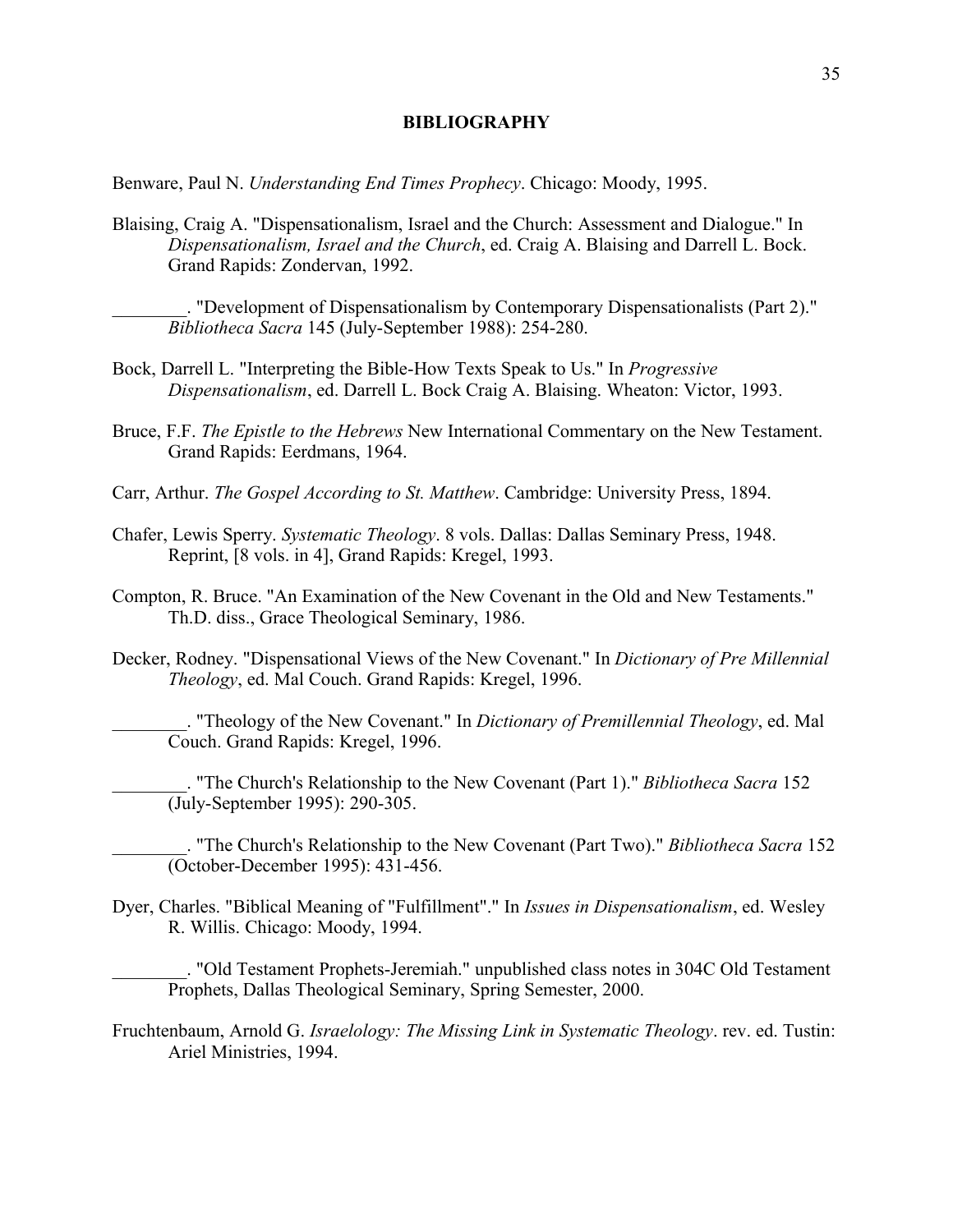- Hodges, Zane. "Hebrews." In *The Bible Knowledge Commentary*, ed. John F. Walvoord and Roy B. Zuck. Wheaton: Victor, 1983.
- Hoehner, Harold W. *Ephesians: An Exegetical Commentary*. Grand Rapids: Baker, 2002.
- Hughes, Philip E. *A Commentary on the Epistle to the Hebrews*. Grand Rapids: Eerdmans, 1977.
- Kaiser, Walter C. "The Old Promise and the New Covenant: Jeremiah 31:31-34." In *The Bible in Its Literary Mileu*, ed. John Maier and Vincent Tollers. Grand Rapids: Eerdmans, 1979.
- Kent, Homer. *The Epistle to the Hebrews: A Commentary*. Grand Rapids: Baker, 1972.
- Kent, Homer A. "The New Covenant and the Church." *Grace Theological Journal* 6, no. 6 (1985): 289-98.
- Lightner, Robert. *Last Days Handbook*. rev. ed. Nashville: Thomas Nelson, 1997.
- Master, John R. "The New Covenant." In *Issues in Dispensationalism*, ed. Wesley R. Willis. Chicago: Moody Press, 1994.
- McNeile, Alan Hugh. *The Gospel According to St. Matthew*: Macmillan and Co., 1915. Reprint, Grand Rapids: Baker, 1980.
- Merrill, Charles Dyer and Gene. *Old Testament Explorer* Swindoll Leadership Library, ed. Charles R. Swindoll and Roy B. Zuck. Nashville: Word Publishing, 2001.
- Metzger, Bruce M. *A Textual Commentary on the Greek New Testament*. 2d ed. London: United Bible Societies, 1994.
- Pate, C. Marvin. "A Progressive Dispensationalist View of Revelation." In *Four Views on the Book of Revelation*, ed. C. Marvin Pate. Grand Rapids: Zondervan, 1998.
- Penney, Russell L. "The Relationship of the Church to the New Covenant." *Conservative Theological Journal* 4, no. 7 (1998): 457-477.
- Pentecost, J. Dwight. *Thy Kingdom Come*. Wheaton: Victor Books, 1990.
- Peters, George N. H. *The Theocratic Kingdom*. 3 vols. New York: Funk & Wagnalls, 1884. Reprint, Grand Rapids: Kregel, 1952.
- Pettegrew, Larry D. *The New Covenant Ministry of the Holy Spirit: A Study in Continuity and Discontinuity*. Lanham, MD: University Press of America, 1993.
- Piepgrass, C. E. "A Study of the New Testament References to the Old Testament Covenants." Ph.D. diss., Dallas Theological Seminary, 1968.
- Ramm, Bernard. *Protestant Biblical Interpretation*. Boston: W.A. Wilde, 1956.